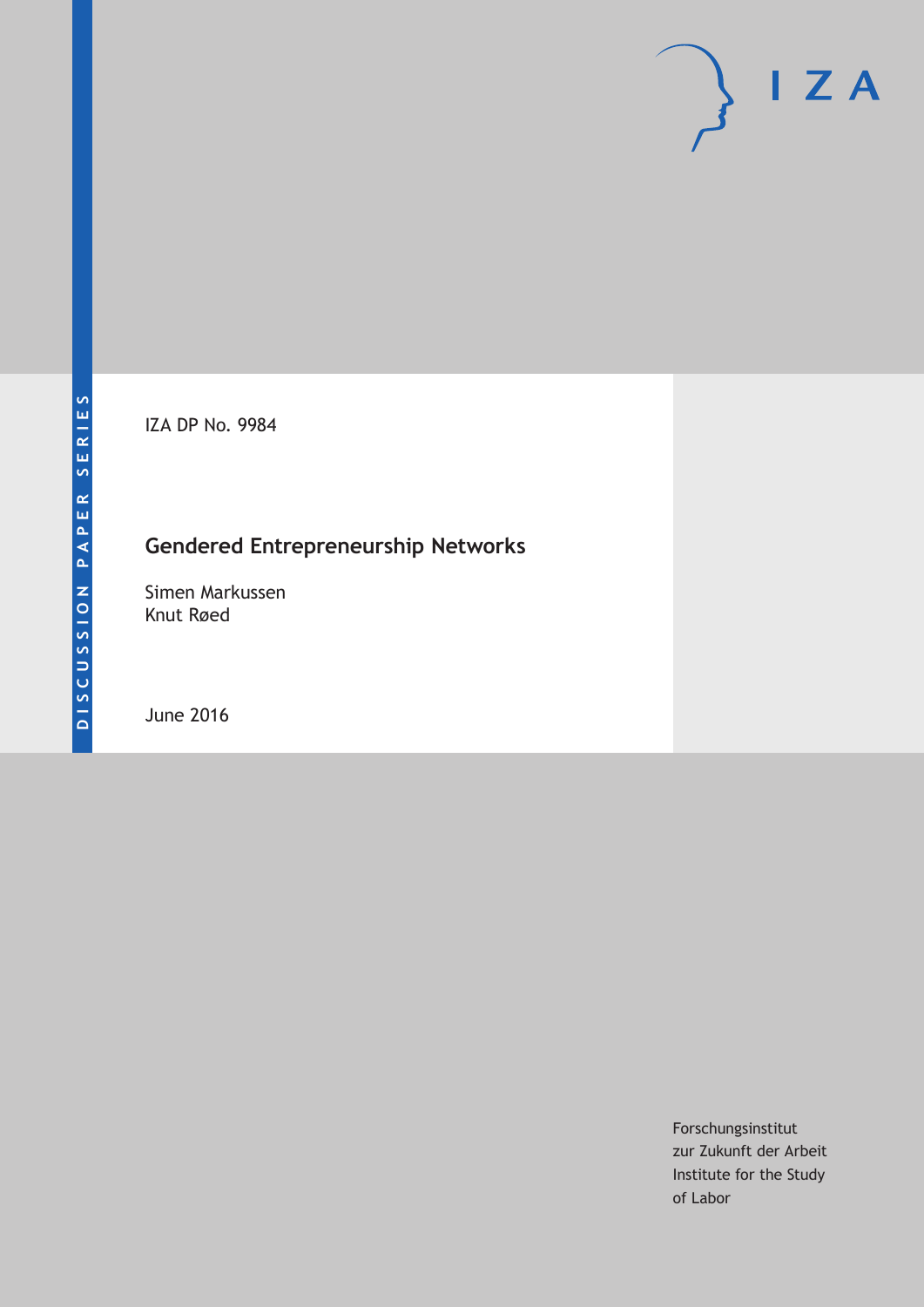# **Gendered Entrepreneurship Networks**

## **Simen Markussen**

*Ragnar Frisch Centre for Economic Research* 

## **Knut Røed**

*Ragnar Frisch Centre for Economic Research and IZA* 

## Discussion Paper No. 9984 June 2016

IZA

P.O. Box 7240 53072 Bonn **Germany** 

Phone: +49-228-3894-0 Fax: +49-228-3894-180 E-mail: iza@iza.org

Any opinions expressed here are those of the author(s) and not those of IZA. Research published in this series may include views on policy, but the institute itself takes no institutional policy positions. The IZA research network is committed to the IZA Guiding Principles of Research Integrity.

The Institute for the Study of Labor (IZA) in Bonn is a local and virtual international research center and a place of communication between science, politics and business. IZA is an independent nonprofit organization supported by Deutsche Post Foundation. The center is associated with the University of Bonn and offers a stimulating research environment through its international network, workshops and conferences, data service, project support, research visits and doctoral program. IZA engages in (i) original and internationally competitive research in all fields of labor economics, (ii) development of policy concepts, and (iii) dissemination of research results and concepts to the interested public.

IZA Discussion Papers often represent preliminary work and are circulated to encourage discussion. Citation of such a paper should account for its provisional character. A revised version may be available directly from the author.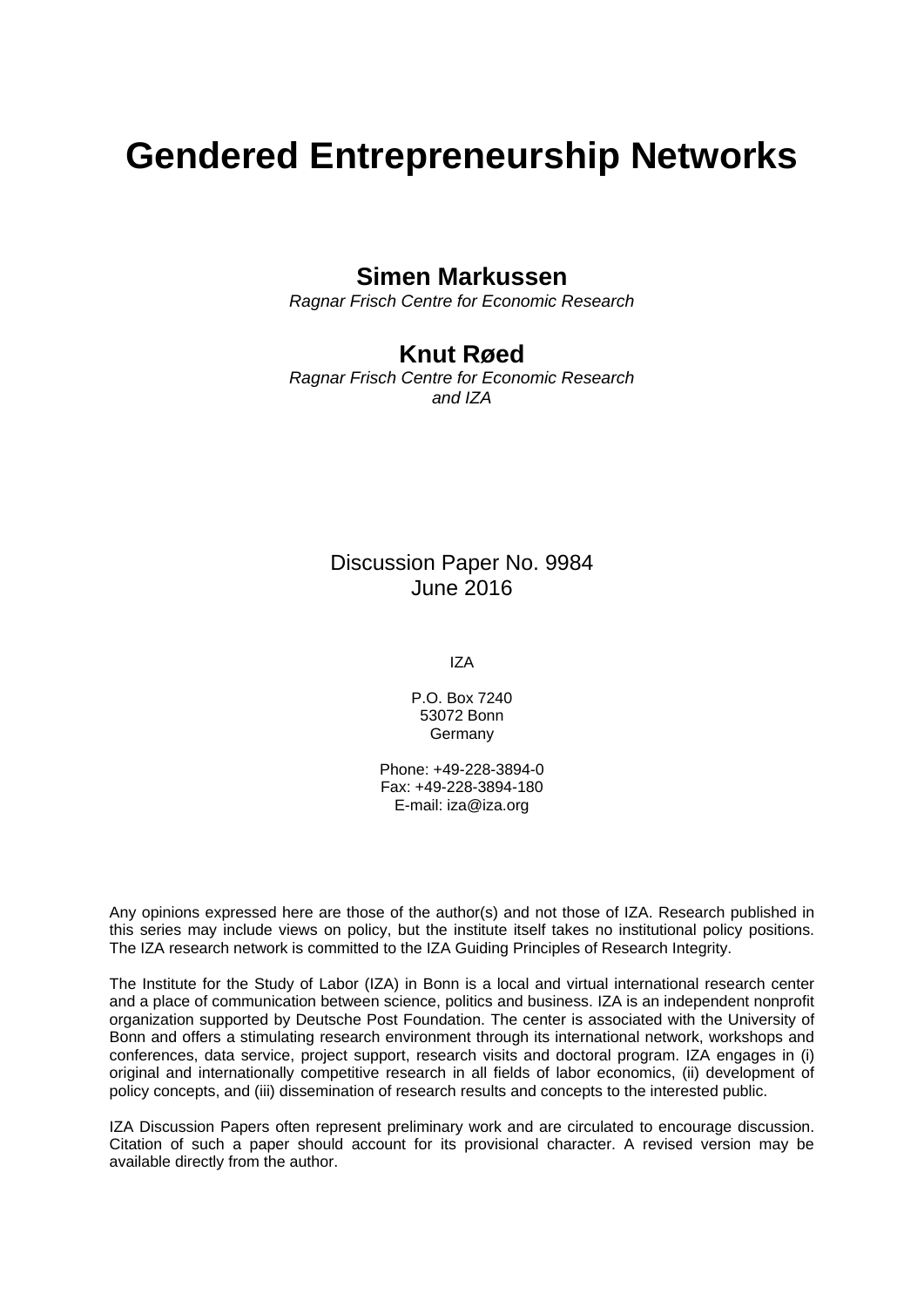IZA Discussion Paper No. 9984 June 2016

## **ABSTRACT**

## **Gendered Entrepreneurship Networks\***

In virtually all industrialized countries, women are underrepresented in entrepreneurship, and the gender gap exhibits a remarkable persistence. We examine one particular source of persistence, namely the prevalence of gendered networks and associated peer effects. We study how early career entrepreneurship is affected by existing entrepreneurship among neighbors, family members, and recent schoolmates. Based on an instrumental variables strategy, we identify strong peer effects. While men are more influenced by other men, women are more influenced by other women. We estimate that differences between male and female peer groups explain approximately half of the gender gap in early career entrepreneurship.

JEL Classification: L26, M13, J16

Keywords: early career entrepreneurship, peer effects, gender gap, instrumental variables

Corresponding author:

 $\overline{a}$ 

Knut Røed The Ragnar Frisch Centre for Economic Research Gaustadalléen 21 0349 Oslo Norway E-mail: knut.roed@frisch.uio.no

<sup>\*</sup> This paper is part of the project "Entrepreneurship, Gender, and Social Capital" financed by the Norwegian Research Council (research grant no. 201336). Thanks to Rolf Golombek and seminar participants at IFAU, Uppsala, for valuable comments.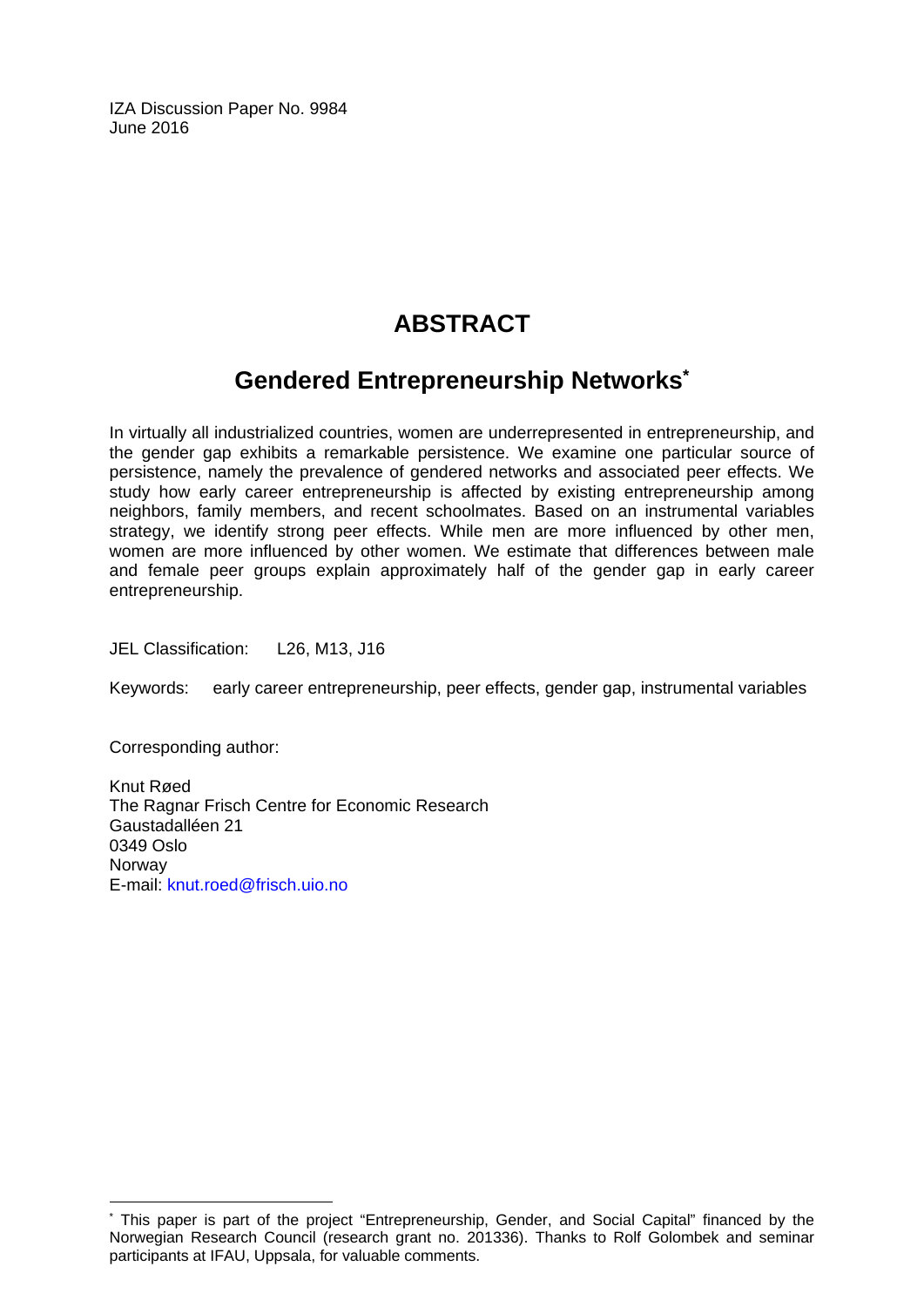#### **1. Introduction**

An entrepreneur is a person who seeks to create his/her own workplace, and potentially also generates workplaces for others. In all industrialized economies, there are considerably fewer female than male entrepreneurs (Kelley et al., 2012). The existing literature offers no generally accepted explanation for this gender gap. Its universality points toward fundamental gender differences related to, e.g., risk aversion (Jianakoplos og Bernasek, 1998; Byrnes et al., 1999; Croson og Gneezy, 2009; Borghans et al., 2009) or in attitudes toward competition (Niederle og Vesterlund, 2007; Gneezy et al., 2003; Bönte and Piegeler, 2013). However, although there is some evidence indicating a genetic component in these differences (Sapienza et al., 2009), it appears probable that they to some extent are culturally inherited, and therefore will diminish over time as traditional gender roles are moderated. Yet, it is not generally the case that the gender gap in entrepreneurship is particularly small in labor markets considered to have come far in terms of gender equality. The country that we study in the present paper – Norway – illustrates this point. In terms of labor force participation, Norway is one of the most gender-equal societies in the world: 48 % of the active labor market participants are female (OECD, 2014). In terms of entrepreneurship, it is one of the most gender-unequal societies: Only 25 % of the entrepreneurs are female (Berglann et al., 2011). And only a small fraction of this gender gap can be accounted for by observed individual characteristics, such as education and industry (Berglann et al., 2013).

One possible explanation for the large and persistent gender gaps in entrepreneurship activities is that the historically inherited male dominance in this area is preserved through gendered social networks and peer influences. In order to start a new business, one may need contacts, informants, customers, and (maybe) investors, and probably also advice and encouragement from existing entrepreneurs. Networks constitute a stock of social capital that can deliver these intangible "services". In addition, they can motivate and educate for entrepreneurship during the formative adolescence years (Guiso et al. 2015). The existence of role models may also be important for occupational choices, and human beings tend to look for same-sexed role models; see, e.g., Ruef *et al.* (2003) and Bosma *et al.* (2012).<sup>1</sup> Hence, the fact that men tend to have much more existing entrepreneurs in their social networks is likely to

 $\frac{1}{1}$  $<sup>1</sup>$  Based on survey data from 29 different countries, Verheul et al. (2012) have provided empirical evi-</sup> dence indicating that the gender gap in entrepreneurship is more about the cognitive stage of "wanting it" than about the behavioral stage of "doing it".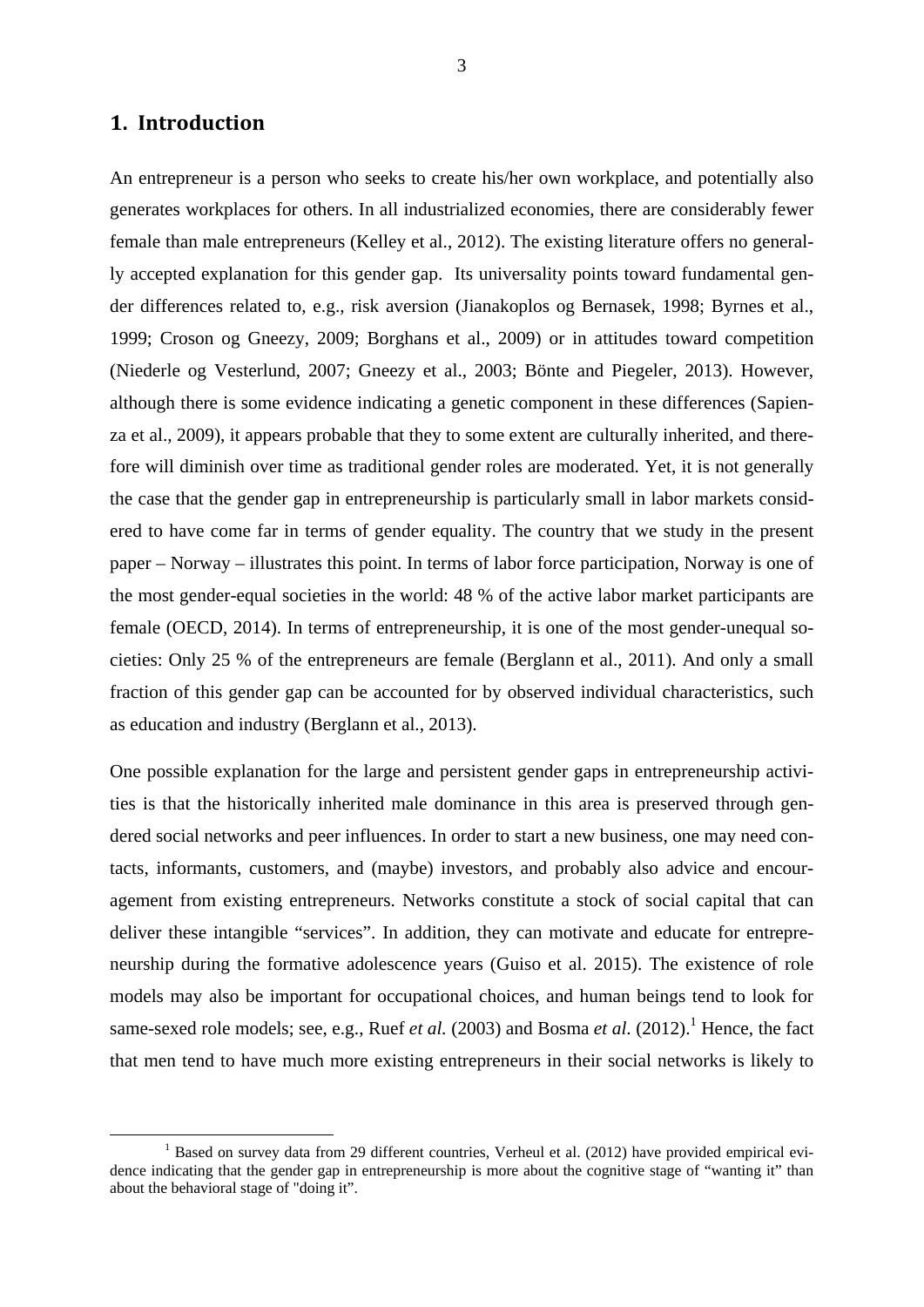motivate them for own entrepreneurship attempts, and may also give them a potential advantage once started.

There is already an existing literature indicating that *spatial* variations in entrepreneurship are extremely persistent over time. Fritsch and Wyrwich (2014), for example, show that selfemployment rates observed in German regions as far back as in 1925 are robust predictors for the regional patterns of entrepreneurship today. And recent studies from Sweden (Giannetti and Simonov, 2009; Andersson and Larsson, 2016) and Denmark (Nanda and Sørensen, 2008) indicate a prominent role for social networks and peer influences in explaining spatial persistence in entrepreneurship: The higher is the entrepreneurship activity among neighbors or colleagues, the higher is the probability that yet another person embarks on entrepreneurship, ceteris paribus. Thus, initial spatial differences tend to persist or even become enlarged over time. Existing evidence also indicates that personal networks may have a larger influence on entrepreneurship behavior in small communities than in large ones; see Bauernschuster et al. (2010). This may potentially explain why gender-differences appear to be particularly persistent in a sparsely populated and highly decentralized country like Norway.

The research question we address in the present paper is whether – and to which extent – gendered social networks, family linkages, and peer influences also can explain the persistence of the gender gap in entrepreneurship. To identify and estimate peer effects is known to be a challenging methodological problem; see, e.g., Angrist (2013) for critical discussion. A number of confounding factors may exist, such as endogenous geographical migration and unobserved local variations in industry-composition. Moreover, when considering how a group's aggregate behavior influences the behavior of its individual members, there is what Manski (1993) labelled a *reflection problem*: It is difficult to disentangle the group's effects on its individual members from the fact that the group's behavior is a mechanical reflection of its members' behavior.

Our analysis is based on administrative register data from Norway with population-wide annual information about individual labor market statuses from 2002 through 2012. We examine peer influences on early career entrepreneurship within networks confined to neighborhoods, families, and schoolmates. Our analysis population consists of labor market entrants, which we follow for up to 10 years after entry. We investigate how their occupational choices – in terms of regular employment or entrepreneurship – are affected by the corresponding choices already made by their older peers. In this part of the exercise, the peers' behaviors are strictly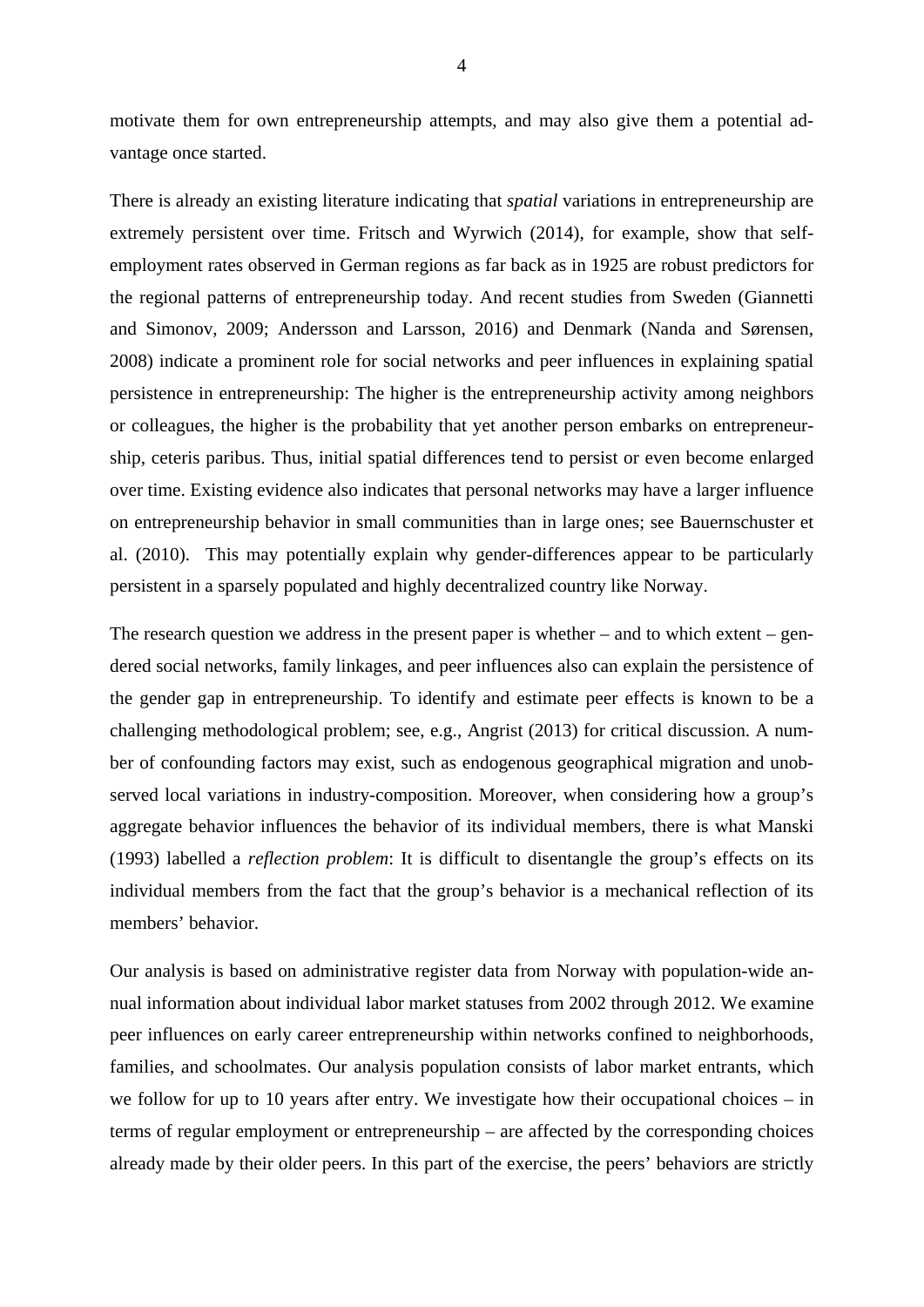pre-determined, and can, with appropriate controls, be interpreted as exogenous. In addition, we examine how their own occupational choices are affected by those of their schoolmates or fellow students (hereafter referred to as schoolmates). These choices are to some extent made simultaneously, and peer influences can run both ways. We deal with this and the associated reflection problem by using the pre-determined entrepreneurship activity among the schoolmates' parents as instruments. In this exercise, we exploit a recent finding reported by Lindquist *et al.* (2015) that the intergenerational transmission of entrepreneurship propensity is heavily gendered: Mothers influence daughters whereas fathers influence sons. This clearly also represents a channel for making the gender gap persistent.

Our findings consistently confirm the importance of peer effects at all levels. The incidence of an early career entrepreneurship endeavor is influenced by existing entrepreneurship rates in the local community, the family, and in the group of recent schoolmates. Close family has a larger influence than more distant family. Close neighbors have a larger influence than more distant neighbors. And importantly: same-sex peers generally have larger influence than opposite-sex peers. The latter implies that men have much more entrepreneurs in their most influential peer groups than women have. We estimate that this explains approximately 50 % of the gender gap in early career entrepreneurship. The statistical uncertainty is considerable, however, and a 90 % confidence interval on the fraction of the gender gap that is accounted for by differences between male and female peer groups ranges from 21 to 81 %.

#### **2. Background and data**

The foundation for our analysis is (encrypted) administrative register data from Norway, combining employer-employee registers with information on earnings and business income and firm ownership. For each year 2002-2012, we use these data to identify *regular employment* and *entrepreneurship* activities. Our entrepreneurship definition is considerably wider than the self-employment concept often encountered in the economics literature, as it also includes persons who are employed in limited liability firms in which they have a large ownership share (more than 30 %), either directly or indirectly through other firms; see Berglann et al. (2011) for details. We extend the Berglann et al. (2011) definition somewhat, however, by also including persons who have regular employment as their main source of personal income, yet still operate an active business as self-employed (regardless its size and profitabil-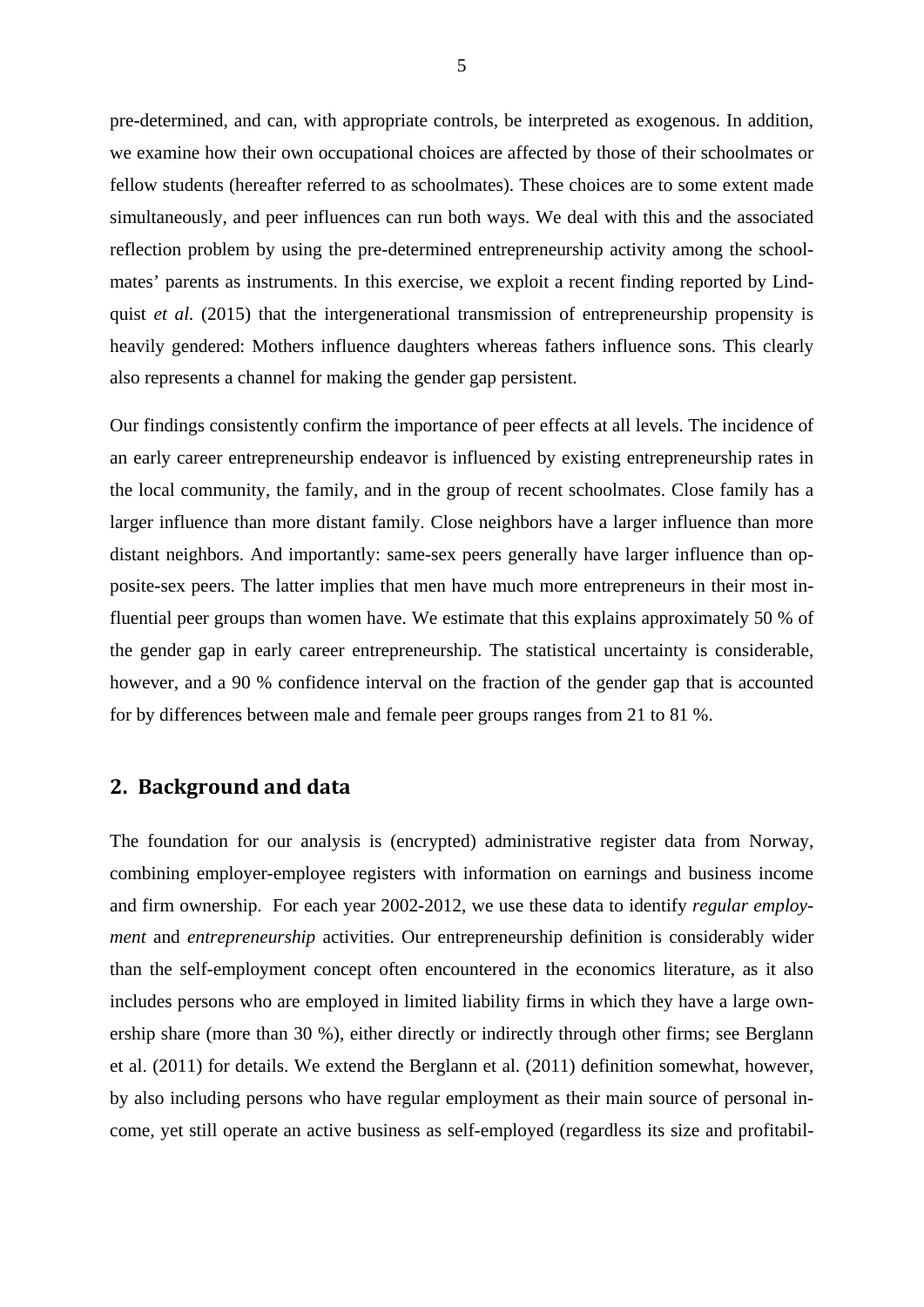ity).<sup>2</sup> The motivation behind this extension is that we wish to capture nascent entrepreneurship and entrepreneurship endeavors that are not necessarily successful.

Figure 1 shows for men and women, respectively, annual entrepreneurship rates in Norway from 2002 to 2012. In panel (a), the rates are conditional on economic self-sufficiency, defined as having annual earnings from employment and/or entrepreneurship exceeding a subsistence level of NOK 180,000 (approximately  $$21,200$ ).<sup>3</sup> In panel (b), they are unconditional. Both conditional and unconditional entrepreneurship rates are approximately three times as high for men as for women. There has, however, been a convergence during the period we look at, with slightly increasing female entrepreneurship rates and slightly decreasing male entrepreneurship rates.



#### **Figure 1. Entrepreneurship rates by gender 2002-2012**

Note: The conditional entrepreneurship rate in panel (a) is defined as the number of persons aged 18-66 engaged in any form of entrepreneurial activity (incorporated or unincorporated) divided by the total number of economically active persons (employees and entrepreneurs) in the same age group. The unconditional rate in panel (b) is defined as the same number of persons with entrepreneurial activity divided by the total population aged 18-66.

 $\frac{1}{2}$  $2$  We define an "active business" as a business with at least some recorded economic activity during the year in the sense that associated earnings are strictly non-zero. 3

This threshold corresponds to approximately one third of average full-year-full-time earnings in Norway. Monetary amounts reported in this paper are inflated to 2016-value, and NOK is converted to \$ based on the exchange rate applying in March 2016 (\$ 1=NOK 8.5).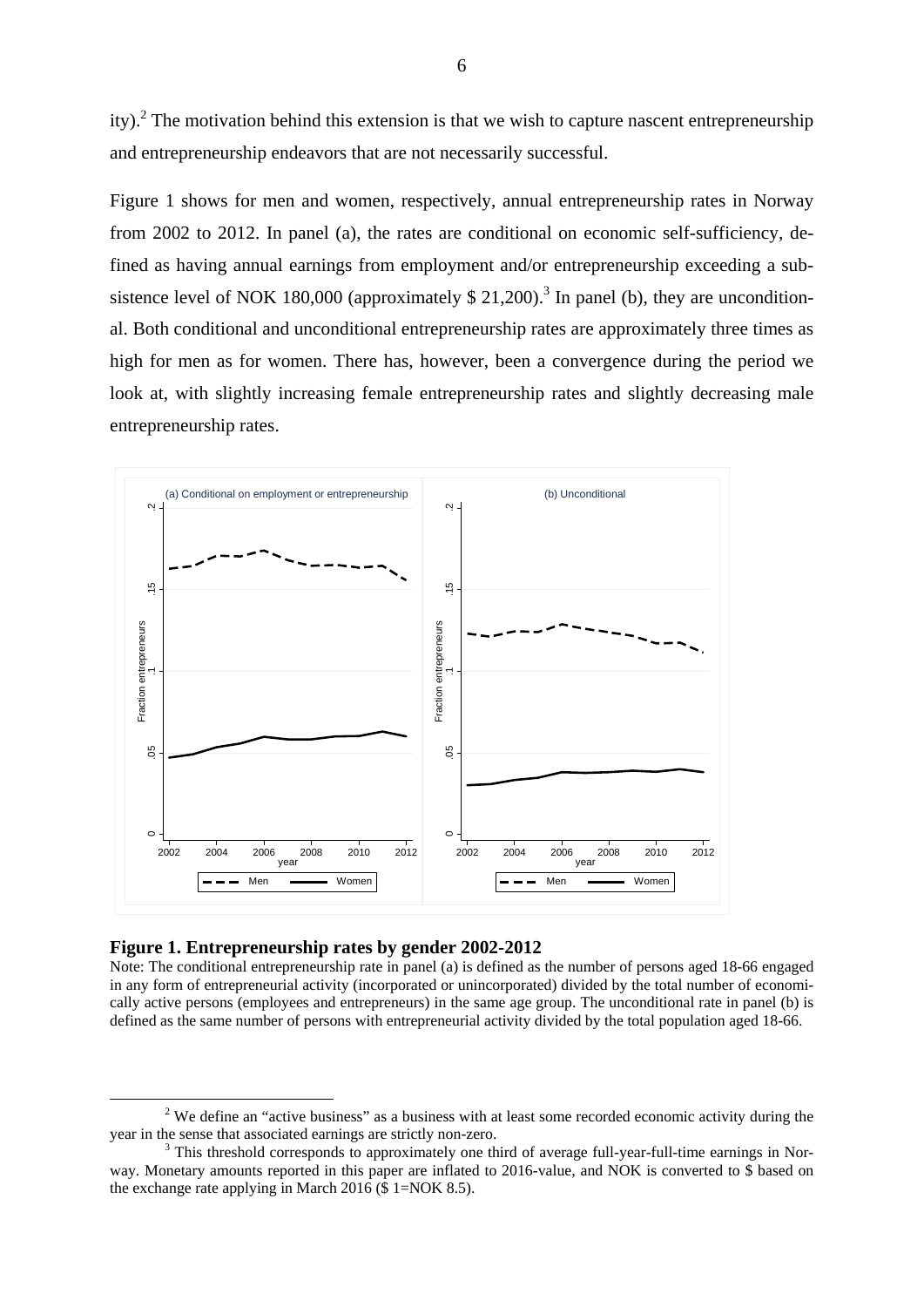

**Figure 2. Entrepreneurship rates by travel-to-work area (TWA). 2002 and 2012.**  Note: Circle sizes are proportional to TWA size (average number of inhabitants over the two involved years). The lines are the 45 degree lines.

There are considerable geographical differences in the entrepreneurship rate, and these differences are highly persistent over time. This is illustrated in Figure 2, where we plot genderspecific entrepreneurship rates by travel-to-work area (TWA) in 2002 against the corresponding rates in 2012.<sup>4</sup> The circle sizes in Figure 2 are proportional to the number of inhabitants in each TWA. It is clear that the geographical distribution of entrepreneurship in Norway was virtually unchanged over this 10 year period, and that the positive shifts in female entrepreneurship rates have been of similar magnitude in all parts of the country.

Our data contain rich information on family linkages, education (including school identity, type/level, and graduation year), places of residence (at the level of small neighborhoods), nationality, and demographic characteristics. These dimension of the data will be used to establish the individually assigned *peer groups* that potentially play a role in encouraging or

 $\frac{1}{4}$ <sup>4</sup> We use a partition with 46 such regions in Norway, with approximately 110,000 inhabitants on average: see Bhuller  $(2009)$ .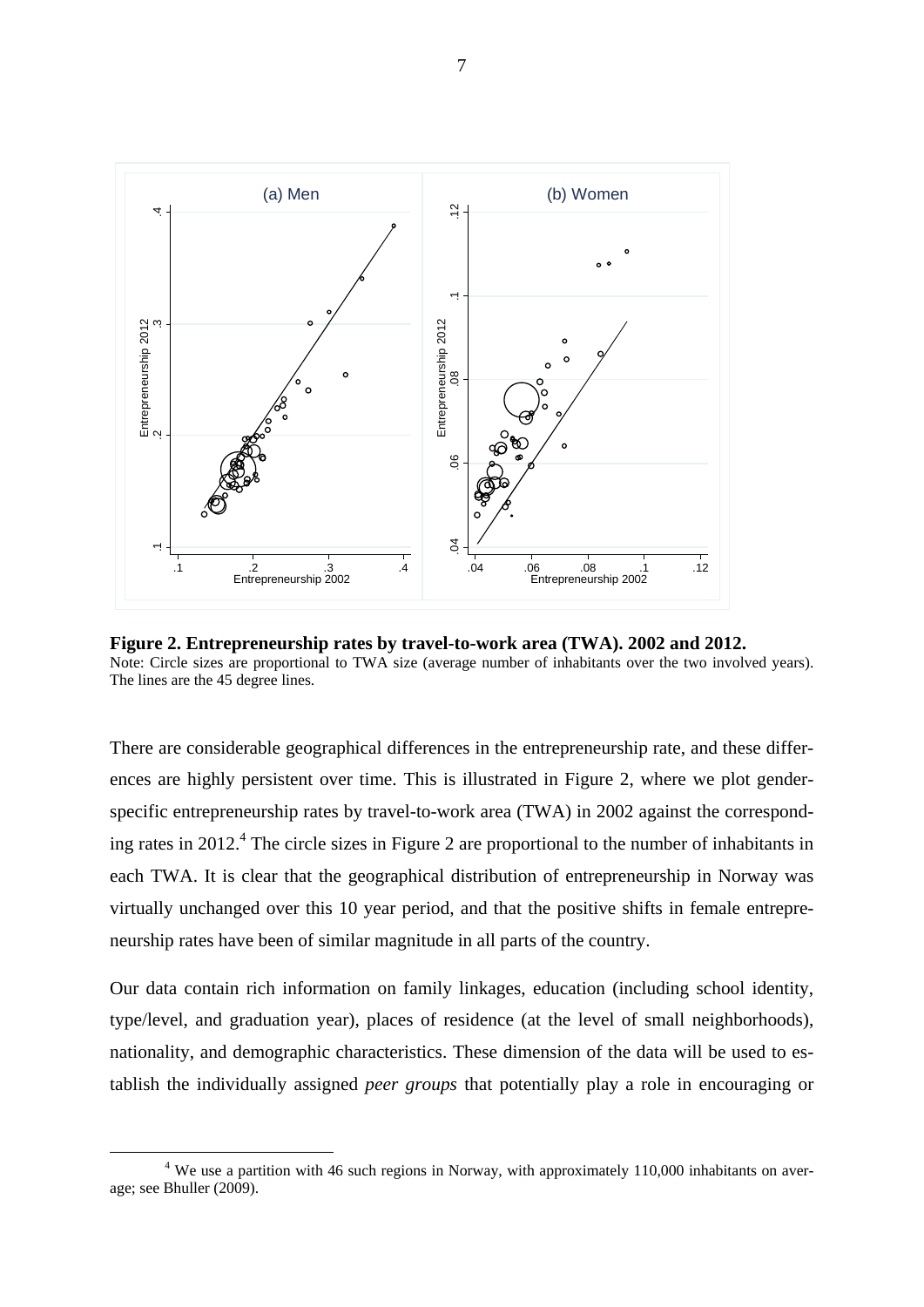discouraging entrepreneurship endeavors. Provided that some employment or entrepreneurship activity is recorded, the data also contain information about the chosen industry.

#### **3. Empirical approach**

The starting point of our empirical analysis is the group of persons who completed their education in 2001-2007. We interpret an educational career as completed in a given semester if a person was registered as a pupil/student that semester, but not in any of the following six semesters.<sup>5</sup> We refer to the year of completion as the *graduation year*, irrespective of whether a grade was obtained or not. We collect information about subsequent labor market states and construct annual entrepreneurship indicators for each year after the graduation year and until 2012. Hence, for these individuals we have panels of 5-10 consecutive outcome observations (depending on graduation year), each indicating entrepreneurial activity. By studying labor market entrants, we ensure that we model occupational choices from the very start of the labor market career, at which point they are not governed by the persistence of previously chosen states, whereas their older peers' entrepreneurship behaviors can safely be considered exogenous. This way we ensure that while the members of our analysis population may have been affected by ongoing entrepreneurship activities in their local communities, they have not yet been able to influence these activities themselves. We thus have a hierarchical model, whereby the "old" may affect the behavior of the "young", but not vice versa, and we circumvent the reflection problem discussed by Manski (1993). Our focus on early career entrepreneurship also implies that we can rather directly examine how gender patterns in entrepreneurship are (or are not) transferred across generations. We have a simultaneity problem in relation to one potentially important peer group, though, namely that consisting of schoolmates. As we explain in more detail below, we deal with this by applying an instrumental variables strategy.

The way we have constructed the data ensures that all graduation cohorts can be followed for at least five years. In order to examine the impact of various peer groups' influence on own entrepreneurship behavior, we define as our main outcome variable an indicator for at least some entrepreneurship activity within the first five years after the year of graduation. We return to alternative outcomes later on in the form of a year-by-year analysis where we exploit each graduation cohort as long as we are able to observe it.

 $rac{1}{5}$  More precisely, we require that an education lasting at least six months ended *and* that no education lasting more than three months was recorded the next three years.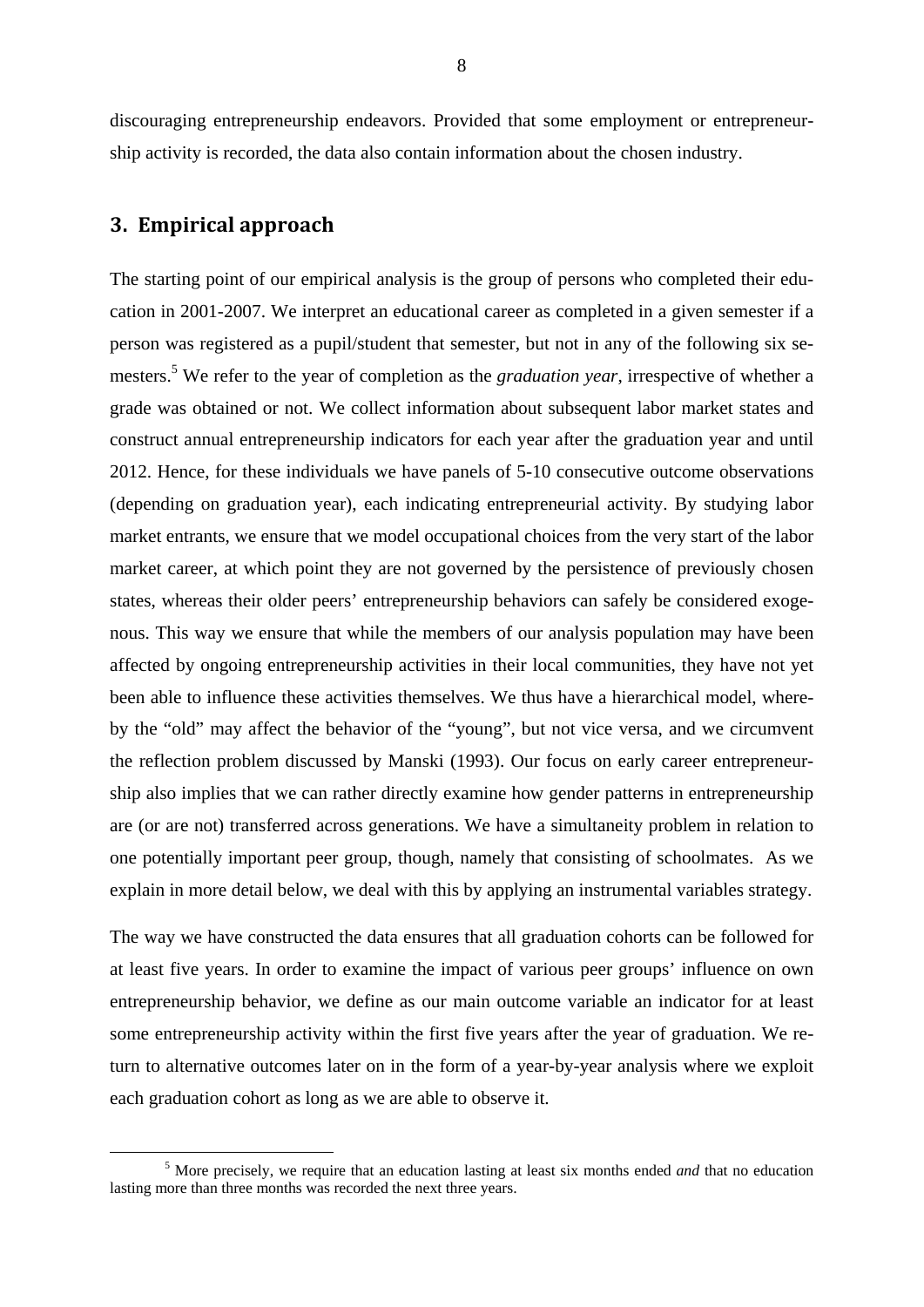Table 1 shows some descriptive statistics for our analysis population. We follow around 213,000 school graduates for five years or more. During the first five years, 10.6 % of the men, and 5.7 % of the women has been engaged in some form of entrepreneurship. Hence, the gender gap at this stage of the labor market career is 4.9 percentage points.

| Table 1. Descriptive statistics analysis sample                                           |         |         |
|-------------------------------------------------------------------------------------------|---------|---------|
|                                                                                           | Men     | Women   |
| Number of graduates                                                                       | 113,156 | 101,046 |
| Age at graduation                                                                         | 22.1    | 22.7    |
| <b>Educational level</b> (%)                                                              |         |         |
| Primary education or uncompleted secondary education                                      | 31.9    | 25.0    |
| <b>Secondary education</b>                                                                | 44.5    | 34.9    |
| <b>College/University</b>                                                                 | 23.6    | 40.1    |
| Any economic activity (employment or entrepreneurship)<br>during first five years $(\% )$ | 83.3    | 82.3    |
| Any entrepreneurship activity during first five years $(\% )$                             | 10.6    | 5.7     |

Figure 3 presents unconditional employment and entrepreneurship propensities *by years since graduation* for the 2001-2002 graduation cohorts. We focus on these two cohorts in this particular graph for the reason that they can be followed for a full 10-year period. Looking at panel (b) it is evident that entrepreneurship rates, as well as the gender gap, increase rather monotonically with years since graduation.<sup>6</sup>

In figure 4, we plot the incidences of early career entrepreneurship during the first five years after graduation against the existing same-sex entrepreneurship rates (in the graduation year) in the residential travel-to-work area (TWA). Again, a remarkable pattern of persistence emerges. Early career entrepreneurship is higher the higher the local rate of same-sex entrepreneurship is to start with.

The descriptive patterns presented so far do of course not necessarily reflect peer effects. They may also reflect other sources of geographical variations in educational/occupational choices and/or industry composition. To isolate and estimate the peer effects, we set up a statistical model designed to eliminate potentially confounding factors.

 $\begin{array}{c|c}\n\hline\n\text{6}\n\end{array}$  $6$  Note that the conspicuously high female employment rate in the first two years after graduation (panel) (a)), as well as the subsequent drop, may be explained by the combination of a generous parental leave scheme in Norway providing (almost) full wage replacement for a year, but (in the period covered here) only conditional on at least six months of regular employment.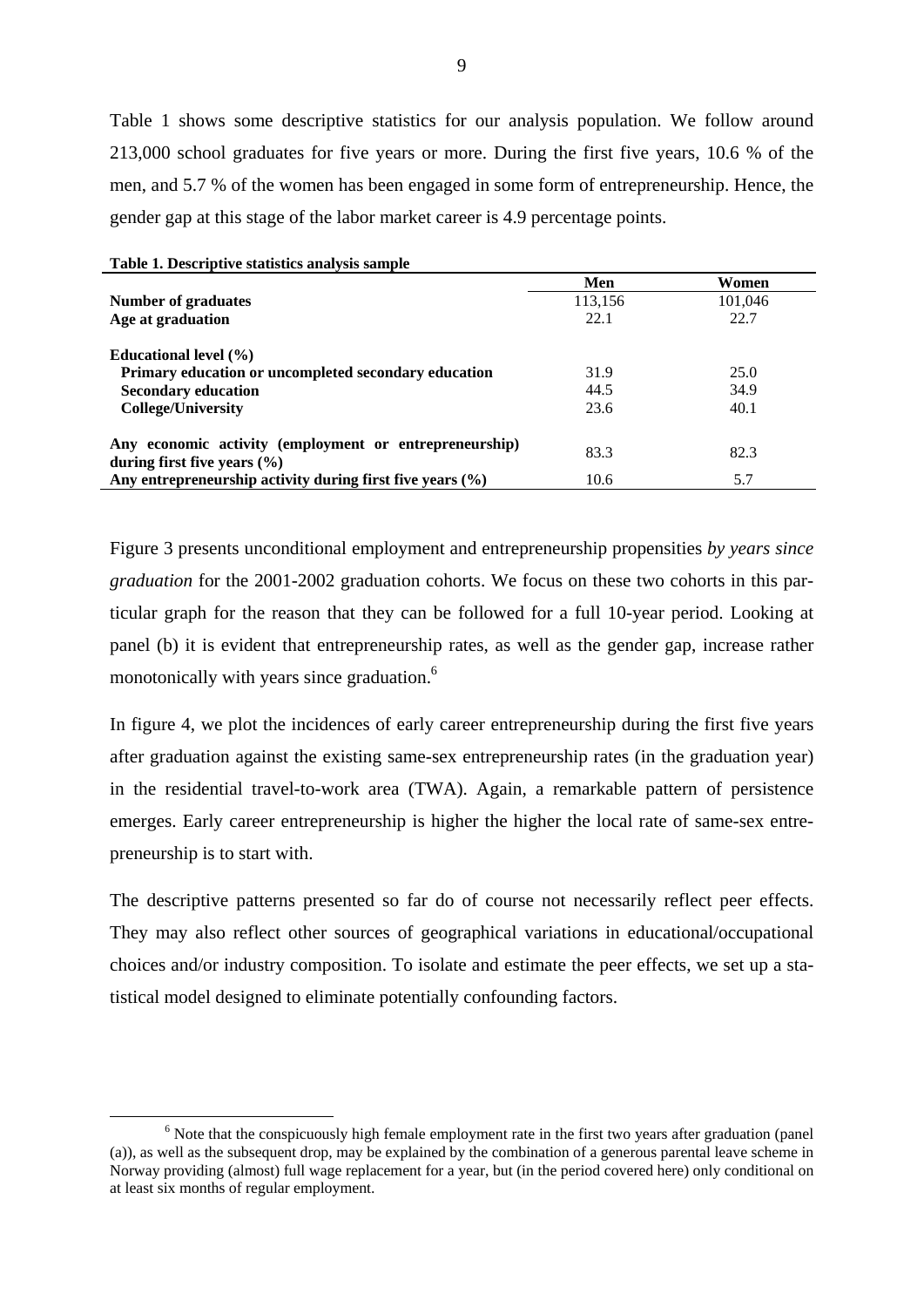

**Figure 3. Unconditional rates of regular employment and entrepreneurship by years since graduation (2001-2002 graduation cohorts).** 



**Figure 4. Gender-specific graduation-year entrepreneurship rate in travel-to-work-area (TWA) and fraction with early career entrepreneurship during first five years after**  graduation.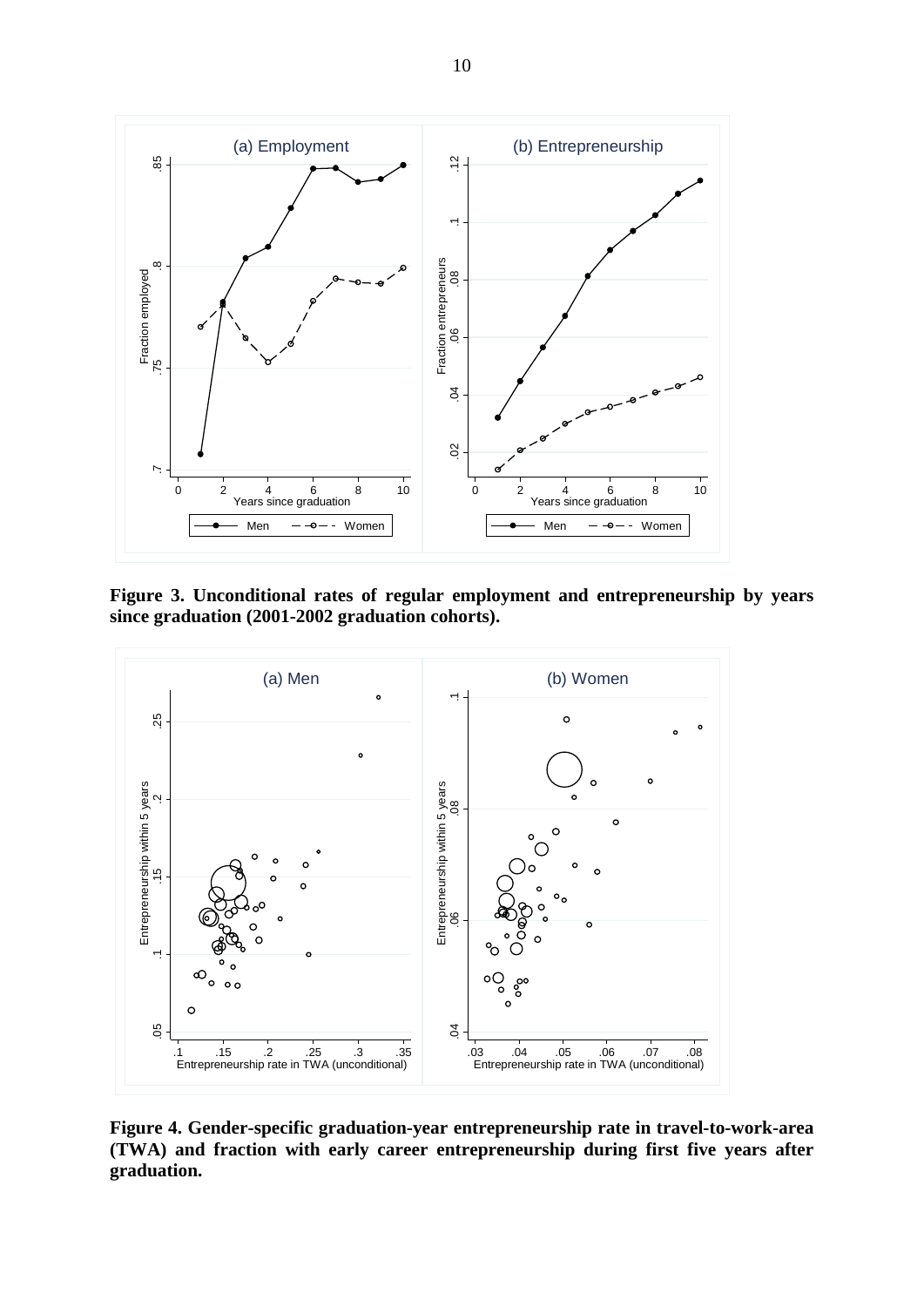Let *Ent*, be our outcome variable for individual *i*, which in the main part of our analysis is equal to 1 if some entrepreneurship activity has been recorded (either as a main activity or as one of multiple activities) within five years after school completion, and 0 otherwise. We then set up regressions of the following form separately for men and women:

$$
Ent_i = \sum_{k} (\gamma_{mk} e_{mki} + \gamma_{wk} e_{wki}) + controls + \varepsilon_i.
$$
 (1)

The right-hand-side variables of interest are the indicators for entrepreneurship behavior in the peer groups relevant for person *i*, denoted  $e_{mki}$  and  $e_{wki}$ , where the subscript *k* indicates the type of peer group and the subscripts (*m,w*) distinguish men from women. We use peer groups of three different types: Neighbors, family, and schoolmates. The groups are in all cases defined such that they exclude the reference person. The groups and their associated indicators are defined as follows:

Neighbors: We distinguish between close and distant neighbors, with both groups identified on the basis of residential addresses in the year of graduation. By "close neighbors", we mean persons living in the same "basic statistical unit" ("grunnkrets") as defined by Statistics Norway. These are designed to resemble genuine neighborhoods where residents are likely to interact.<sup>7</sup> There are 13,700 basic statistical units in Norway, each populated by around 350 individuals on average. By "distant neighbors", we mean persons living in adjacent neighborhoods belonging to the same "statistical tract" ("delområder"). These are also drawn up by Statistics Norway, and are designed to encompass neighborhoods that share common service/shopping center facilities. A typical statistical tract comprises around 8-9 neighborhoods and 3,100 inhabitants. As indicators for the two neighbor groups' entrepreneurship behavior we use the overall fraction of entrepreneurs in the population aged between 30 and 61 in the year of own graduation (excluding own family members).

Family members: For family members, we also distinguish between close and more distant relatives. By "close relatives", we mean parents and siblings. By "distant relatives", we mean uncles, aunts, and (first) cousins. As indicator for the family members' entrepreneurship behavior, we again use the fractions involved in entrepreneurship at the time of own (person *i's*) graduation.

 $\begin{array}{c|c}\n\hline\n\end{array}$ <sup>7</sup> For a more thorough description of the neighborhood concept and other geographical entities used in this paper, see Statistics Norway (1999).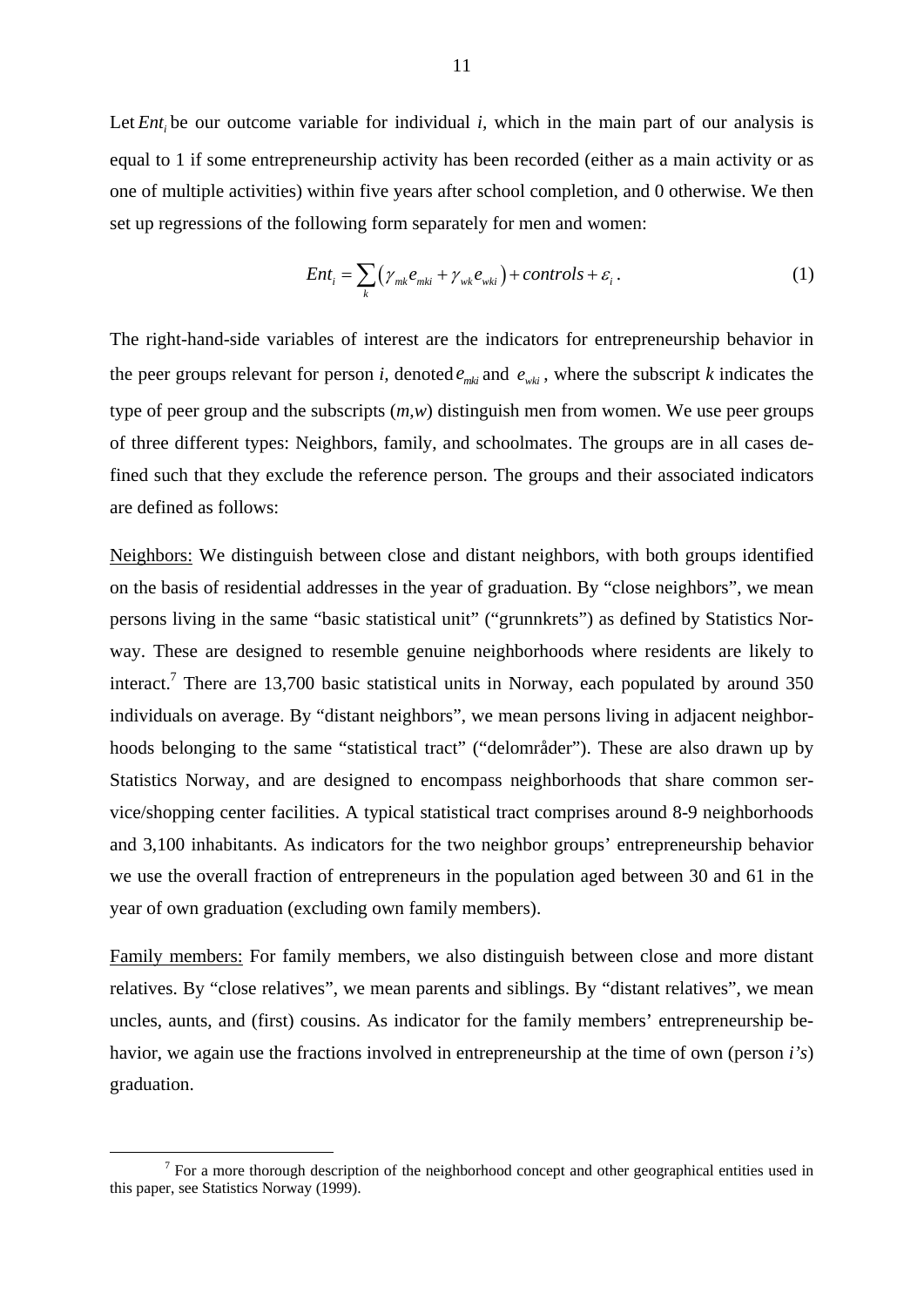Schoolmates: We identify schoolmates as the persons who graduated from the same school/college/university with exactly the same education (based on a six-digit education code) in the same semester. Almost by definition, there are no entrepreneurs in this group in the year of graduation. As indicators for entrepreneurship behavior, we use the fraction of schoolmates that has engaged in some form of entrepreneurship within five years after graduation.

Equation (1) embodies at least two potential identification challenges. The first is that of confounding factors: There may exist local or education-specific variations in entrepreneurship propensity that have nothing to do with peer effects. We deal with this challenge by including extensive sets of control variables. The control variables in (1) incorporate a large number of fixed effects. In a baseline model, they include:

- Age-at-graduation fixed effects (age=18, 19,…,29),
- School fixed effects (1.166 different educational institutions),
- Education fixed effects for the last observed educational track (219 different categories based on a three-digit international standard classification of education (ISCED)),
- Travel-to-work area by graduation-semester fixed effects (460 different combinations),
- For immigrants: Region-of-origin-country fixed effects (5 different regions).

In a robustness analysis below, we extend the control variable sets even further by using more detailed educational controls and also including industry dummy variables (for the subset of observations where employment or entrepreneurship has been recorded).

The second challenge is that of reverse causality: While the peer variables for neighbors and family members are strictly predetermined with respect to the outcomes, this is not the case for schoolmates. These variables are endogenous, in that they may have been affected by  $-$  as well as affected – the dependent variable in (1). To deal with the resultant simultaneity problem, we use an instrumental variable strategy. As instruments for the contemporaneous entrepreneurship activities in the groups of schoolmates we use the fractions of their mothers and fathers that were engaged in entrepreneurship at the time of graduation. Since mothers and fathers may affect sons and daughters differently, this gives us four instruments for the two endogenous peer group variables (i.e., entrepreneurship rates among fathers to sons, fathers to daughters, mothers to sons, and mothers to daughters). The identifying assumption is that the conditional correlation between a person's own entrepreneurship activities and that of the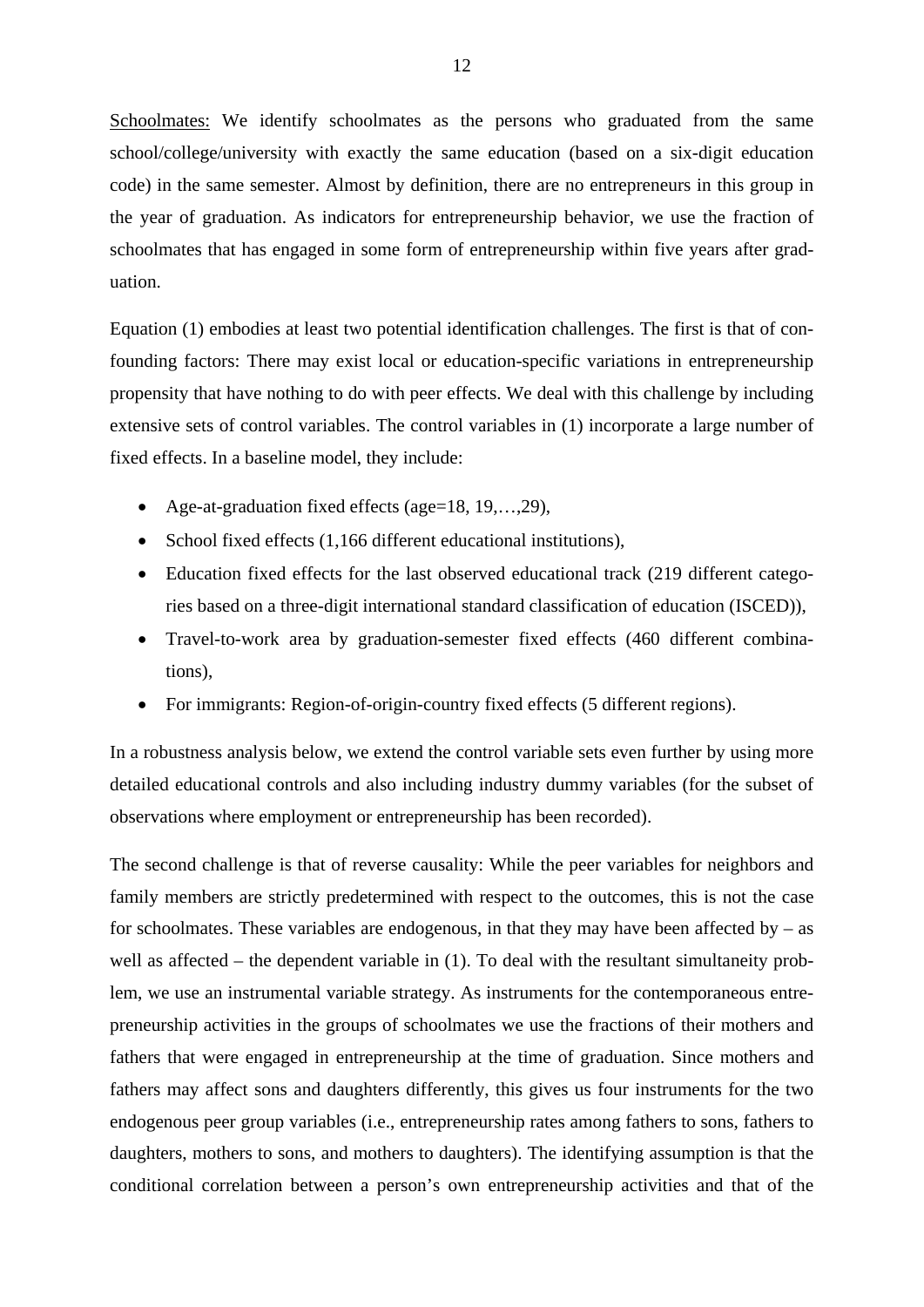parents to his/her schoolmates is governed by the latter's impact on entrepreneurship among their own offspring only.

Another point to note is that while it is natural to interpret causal relationships between the different groups' entrepreneurship propensities and the outcome variable as somehow related to *peer effects*, this is probably not the most important transmission mechanism for the influence of close family members. In particular, the effects identified for own parents are also likely to reflect the transmission of financial wealth and (in some cases) the inheritance of family firms.

Descriptive statistics for the various peer groups are presented in Table 2. Their sizes of course differ enormously, with the average numbers varying from only 1-3 for the two familygroups, 25-50 for the schoolmate groups, around 150 for the close neighbor groups and more than 1,000 for the groups of distant neighbors. It is also notable that entrepreneurship rates in the male peer groups are much higher than in the female peer groups.

| -                                  |           | $\mathbf{I}$   | Ш      | IV      | V       |
|------------------------------------|-----------|----------------|--------|---------|---------|
|                                    | Close     | <b>Distant</b> | Close  | Distant | School- |
|                                    | neighbors | neighbors      | family | family  | mates   |
| Men:                               |           |                |        |         |         |
| Male peer groups                   |           |                |        |         |         |
| Average size                       | 151       | 1,075          | 1.23   | 3.38    | 49      |
| Average entrepreneurship indicator | 0.16      | 0.16           | 0.13   | 0.10    | 0.09    |
| <b>Female peer groups</b>          |           |                |        |         |         |
| Average size                       | 151       | 1,067          | 1.30   | 3.25    | 25      |
| Average entrepreneurship indicator | 0.04      | 0.04           | 0.03   | 0.03    | 0.03    |
|                                    |           |                |        |         |         |
| Women:                             |           |                |        |         |         |
| Male peer groups                   |           |                |        |         |         |
| Average size                       | 155       | 1.108          | 1.23   | 3.32    | 26      |
| Average entrepreneurship indicator | 0.16      | 0.16           | 0.13   | 0.10    | 0.09    |
| <b>Female peer groups</b>          |           |                |        |         |         |
| Average size                       | 154       | 1.096          | 1.30   | 3.21    | 58      |
| Average entrepreneurship indicator | 0.04      | 0.04           | 0.03   | 0.03    | 0.05    |

**Table 2. Descriptive statistics for peer groups** 

In order to specify our instrumental variables (2SLS) model, let  $(e_{msi}, e_{wsi})$  denote the entrepreneurship rates for person *i's* male (*m*) and female (*w*) schoolmates (*s*), respectively. The first step equations then take the following form:

$$
e_{gsi} = \pi_{fs}^g e_i^{fs} + \pi_{fd}^g e_i^{fd} + \pi_{ms}^g e_i^{ms} + \pi_{md}^g e_i^{md} + controls + \xi_i, \ \ g = m, w \,, \tag{2}
$$

where  $(e_i^{fs}, e_i^{fd}, e_i^{ms}, e_i^{md})$  are the observed entrepreneurship rates observed for the respective groups' parents, where the superscripts indicate fathers to sons (*fs*), fathers to daughters (*fd*),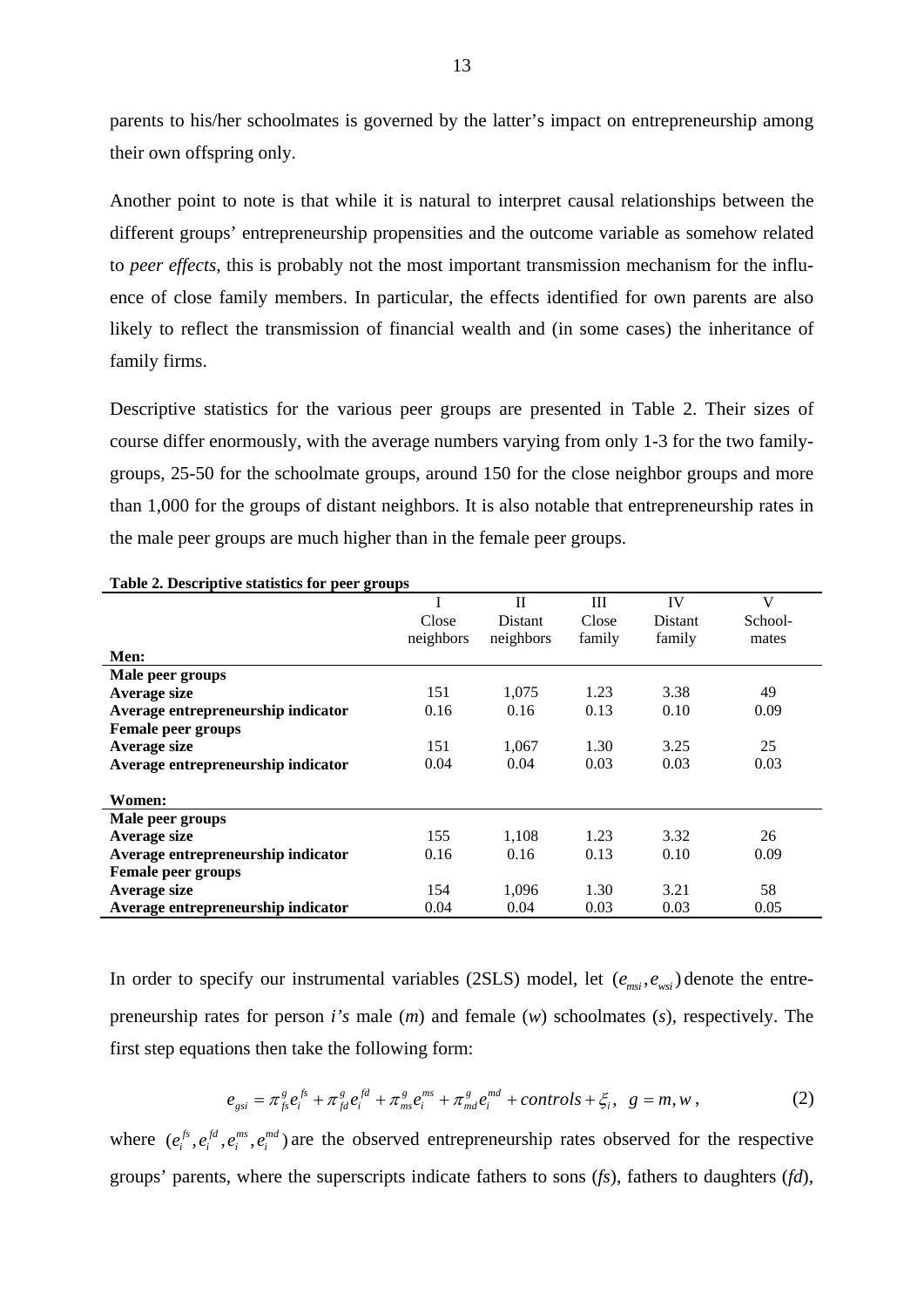mothers to sons (*ms*), and mothers to daughters (*md*). Hence, our first step equation is designed to exploit the findings reported by Lindquist et al. (2015) that fathers and mothers influence their sons and daughters very differently.

Let  $(\hat{e}_{msi}, \hat{e}_{wsi})$  be the predictions from an ordinary least square (OLS) estimation of Equation (2). Our second step equation then becomes

$$
Ent_i = \sum_{k \neq s} \left( \gamma_{mk} e_{mki} + \gamma_{wk} e_{wki} \right) + \gamma_{ms} \hat{e}_{msi} + \gamma_{ws} \hat{e}_{wsi} + controls + \zeta_i. \tag{3}
$$

#### **4. Main results**

Our main estimation results are presented in Table 3. For comparison, we present both the (naïve) OLS results and the second stage 2SLS results in panel A, whereas the first stage 2SLS results are presented in panel B. As expected, the estimates from the OLS (columns I and III) and 2SLS (columns II and IV) models in panel A are almost identical for all the peer influences, except for the two endogenous schoolmate peer entrepreneurship rates where the 2SLS estimates are somewhat larger than the OLS estimates. In our discussion of the results, we focus entirely on the 2SLS estimates.

Before we turn to the results of substantive interest, we note from the first stage estimates in panel B that the instruments based on the (predetermined) entrepreneurship behavior of the peers' parents do have a considerable influence on the schoolmates' entrepreneurial activities, and that fathers are relatively more important for sons than for daughters. We present two different F-statistics for the power of the instruments. The *partial* F-statistic gives the conventional test for the joint impact of the excluded instruments separately for each of the endogenous variables. They suggest that the instruments are relatively strong, with a possible exception for the instruments for female schoolmates in the male regression (which has an Fstatistic slightly below 10). However, with multiple endogenous variables, the partial Fstatistics are unable to detect cases in which interdependencies imply that it is difficult to identify which of the endogenous variables they operate through. We therefore also provide F-statistics proposed by Sanderson and Windmeijer (2016), which are *conditional* on the other endogenous variable. These statistics turn out to be well above conventional threshold levels for weak instruments (Stock and Yogo, 2005). Hence, our instruments appear to nicely disentangle the peer influences of male and female schoolmates.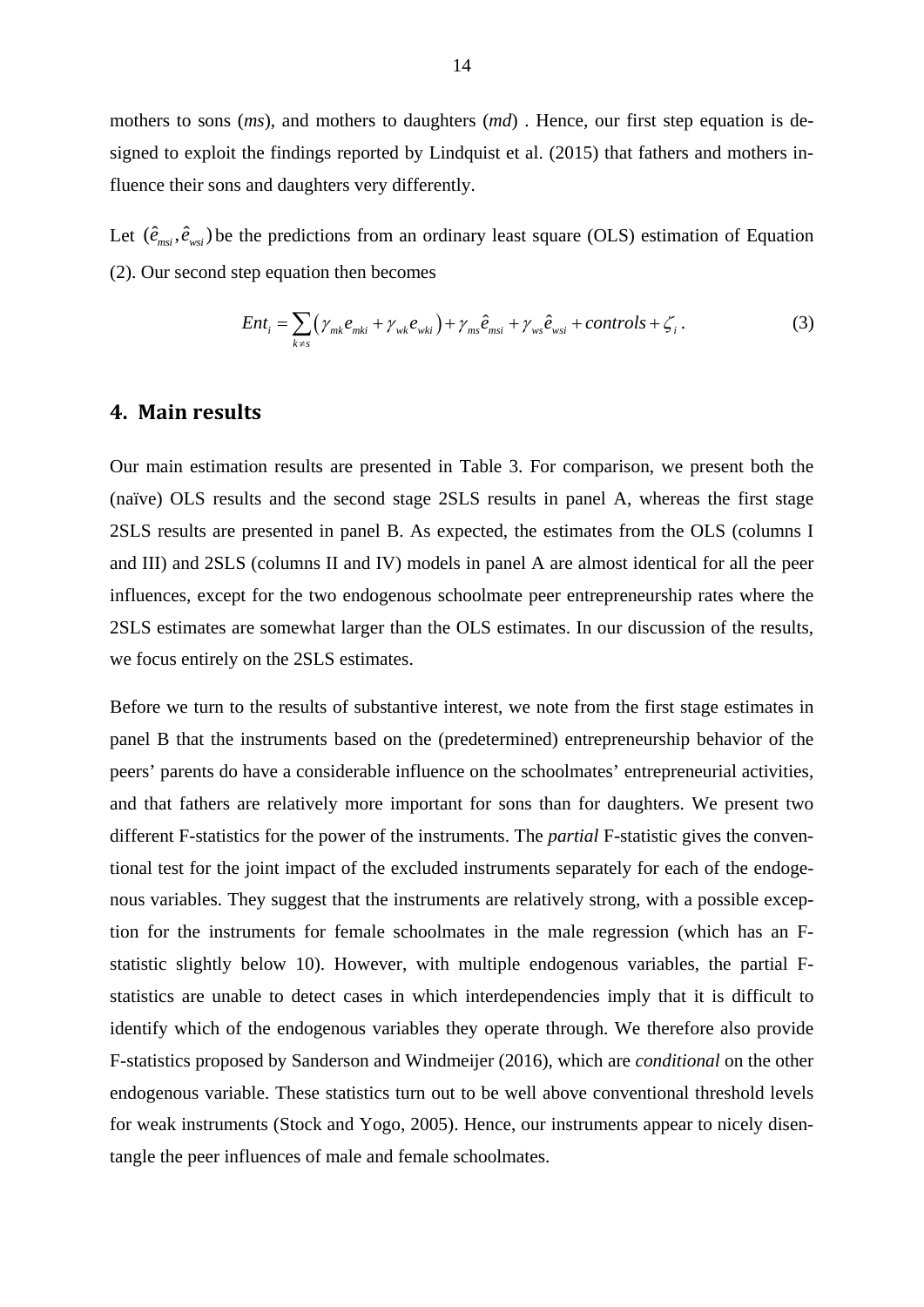| I<br>$\mathbf{I}$<br>$\rm III$<br>IV<br>A. OLS/Second step 2SLS. Dependent variable = Own entrep. within five years after graduation<br>2SLS<br><b>OLS</b><br>2SLS<br><b>OLS</b><br>Entrep. close neighbors<br>$0.158***$<br>$0.157***$<br>$0.030***$<br>$0.031***$<br>Men<br>(0.015)<br>(0.015)<br>(0.011)<br>(0.011)<br>0.000<br>0.002<br>0.018<br>0.016<br>Women<br>(0.030)<br>(0.031)<br>(0.026)<br>(0.026)<br>Entrep. dist. neighbors<br>$0.087***$<br>$0.087***$<br>$0.041**$<br>$0.041**$<br>Men<br>(0.024)<br>(0.024)<br>(0.020)<br>(0.020)<br>0.045<br>0.092<br>0.088<br>0.037<br>Women<br>(0.073)<br>(0.073)<br>(0.063)<br>(0.063)<br><b>Entrep.</b> close family<br>$0.059***$<br>$0.059***$<br>$0.021***$<br>$0.020***$<br>Men<br>(0.003)<br>(0.003)<br>(0.003)<br>(0.003)<br>$0.042***$<br>$0.040***$<br>$0.040***$<br>$0.039***$<br>Women<br>(0.007)<br>(0.007)<br>(0.006)<br>(0.006)<br>Entrep. dist. family<br>$0.034***$<br>$0.034***$<br>$0.007*$<br>$0.007*$<br>Men<br>(0.005)<br>(0.005)<br>(0.004)<br>(0.004)<br>$0.017**$<br>$0.017**$<br>$-0.004$<br>$-0.004$<br>Women<br>(0.008)<br>(0.008)<br>(0.007)<br>(0.007)<br><b>Entrep.</b> schoolmates<br>$0.166***$<br>$0.294***$<br>$0.063***$<br>$0.087**$<br>Men<br>(0.009)<br>(0.014)<br>(0.081)<br>(0.043)<br>$0.121***$<br>$0.310**$<br>$0.285***$<br>$0.480***$<br>Women<br>(0.018)<br>(0.154)<br>(0.021)<br>(0.139)<br>B. First step 2SLS. Dependent variable = Average entrep. in peer group within five years after graduation<br>Male school-<br>Female school-<br>Male school-<br>Female school-<br>mates<br>mates<br>mates<br>mates<br><b>Entreprep. parents</b><br>$0.085***$<br>$-0.000$<br>$0.102***$<br>$-0.001$<br><b>Fathers of sons</b><br>(0.006)<br>(0.004)<br>(0.014)<br>(0.004)<br>$0.049***$<br>$0.063***$<br>$-0.001$<br>0.010 | Women |  |  |  |  |  |  |
|----------------------------------------------------------------------------------------------------------------------------------------------------------------------------------------------------------------------------------------------------------------------------------------------------------------------------------------------------------------------------------------------------------------------------------------------------------------------------------------------------------------------------------------------------------------------------------------------------------------------------------------------------------------------------------------------------------------------------------------------------------------------------------------------------------------------------------------------------------------------------------------------------------------------------------------------------------------------------------------------------------------------------------------------------------------------------------------------------------------------------------------------------------------------------------------------------------------------------------------------------------------------------------------------------------------------------------------------------------------------------------------------------------------------------------------------------------------------------------------------------------------------------------------------------------------------------------------------------------------------------------------------------------------------------------------------------------------------------------------------------------------------------------------------------------------------------|-------|--|--|--|--|--|--|
|                                                                                                                                                                                                                                                                                                                                                                                                                                                                                                                                                                                                                                                                                                                                                                                                                                                                                                                                                                                                                                                                                                                                                                                                                                                                                                                                                                                                                                                                                                                                                                                                                                                                                                                                                                                                                            |       |  |  |  |  |  |  |
|                                                                                                                                                                                                                                                                                                                                                                                                                                                                                                                                                                                                                                                                                                                                                                                                                                                                                                                                                                                                                                                                                                                                                                                                                                                                                                                                                                                                                                                                                                                                                                                                                                                                                                                                                                                                                            |       |  |  |  |  |  |  |
|                                                                                                                                                                                                                                                                                                                                                                                                                                                                                                                                                                                                                                                                                                                                                                                                                                                                                                                                                                                                                                                                                                                                                                                                                                                                                                                                                                                                                                                                                                                                                                                                                                                                                                                                                                                                                            |       |  |  |  |  |  |  |
|                                                                                                                                                                                                                                                                                                                                                                                                                                                                                                                                                                                                                                                                                                                                                                                                                                                                                                                                                                                                                                                                                                                                                                                                                                                                                                                                                                                                                                                                                                                                                                                                                                                                                                                                                                                                                            |       |  |  |  |  |  |  |
|                                                                                                                                                                                                                                                                                                                                                                                                                                                                                                                                                                                                                                                                                                                                                                                                                                                                                                                                                                                                                                                                                                                                                                                                                                                                                                                                                                                                                                                                                                                                                                                                                                                                                                                                                                                                                            |       |  |  |  |  |  |  |
|                                                                                                                                                                                                                                                                                                                                                                                                                                                                                                                                                                                                                                                                                                                                                                                                                                                                                                                                                                                                                                                                                                                                                                                                                                                                                                                                                                                                                                                                                                                                                                                                                                                                                                                                                                                                                            |       |  |  |  |  |  |  |
|                                                                                                                                                                                                                                                                                                                                                                                                                                                                                                                                                                                                                                                                                                                                                                                                                                                                                                                                                                                                                                                                                                                                                                                                                                                                                                                                                                                                                                                                                                                                                                                                                                                                                                                                                                                                                            |       |  |  |  |  |  |  |
|                                                                                                                                                                                                                                                                                                                                                                                                                                                                                                                                                                                                                                                                                                                                                                                                                                                                                                                                                                                                                                                                                                                                                                                                                                                                                                                                                                                                                                                                                                                                                                                                                                                                                                                                                                                                                            |       |  |  |  |  |  |  |
|                                                                                                                                                                                                                                                                                                                                                                                                                                                                                                                                                                                                                                                                                                                                                                                                                                                                                                                                                                                                                                                                                                                                                                                                                                                                                                                                                                                                                                                                                                                                                                                                                                                                                                                                                                                                                            |       |  |  |  |  |  |  |
|                                                                                                                                                                                                                                                                                                                                                                                                                                                                                                                                                                                                                                                                                                                                                                                                                                                                                                                                                                                                                                                                                                                                                                                                                                                                                                                                                                                                                                                                                                                                                                                                                                                                                                                                                                                                                            |       |  |  |  |  |  |  |
|                                                                                                                                                                                                                                                                                                                                                                                                                                                                                                                                                                                                                                                                                                                                                                                                                                                                                                                                                                                                                                                                                                                                                                                                                                                                                                                                                                                                                                                                                                                                                                                                                                                                                                                                                                                                                            |       |  |  |  |  |  |  |
|                                                                                                                                                                                                                                                                                                                                                                                                                                                                                                                                                                                                                                                                                                                                                                                                                                                                                                                                                                                                                                                                                                                                                                                                                                                                                                                                                                                                                                                                                                                                                                                                                                                                                                                                                                                                                            |       |  |  |  |  |  |  |
|                                                                                                                                                                                                                                                                                                                                                                                                                                                                                                                                                                                                                                                                                                                                                                                                                                                                                                                                                                                                                                                                                                                                                                                                                                                                                                                                                                                                                                                                                                                                                                                                                                                                                                                                                                                                                            |       |  |  |  |  |  |  |
|                                                                                                                                                                                                                                                                                                                                                                                                                                                                                                                                                                                                                                                                                                                                                                                                                                                                                                                                                                                                                                                                                                                                                                                                                                                                                                                                                                                                                                                                                                                                                                                                                                                                                                                                                                                                                            |       |  |  |  |  |  |  |
|                                                                                                                                                                                                                                                                                                                                                                                                                                                                                                                                                                                                                                                                                                                                                                                                                                                                                                                                                                                                                                                                                                                                                                                                                                                                                                                                                                                                                                                                                                                                                                                                                                                                                                                                                                                                                            |       |  |  |  |  |  |  |
|                                                                                                                                                                                                                                                                                                                                                                                                                                                                                                                                                                                                                                                                                                                                                                                                                                                                                                                                                                                                                                                                                                                                                                                                                                                                                                                                                                                                                                                                                                                                                                                                                                                                                                                                                                                                                            |       |  |  |  |  |  |  |
|                                                                                                                                                                                                                                                                                                                                                                                                                                                                                                                                                                                                                                                                                                                                                                                                                                                                                                                                                                                                                                                                                                                                                                                                                                                                                                                                                                                                                                                                                                                                                                                                                                                                                                                                                                                                                            |       |  |  |  |  |  |  |
|                                                                                                                                                                                                                                                                                                                                                                                                                                                                                                                                                                                                                                                                                                                                                                                                                                                                                                                                                                                                                                                                                                                                                                                                                                                                                                                                                                                                                                                                                                                                                                                                                                                                                                                                                                                                                            |       |  |  |  |  |  |  |
|                                                                                                                                                                                                                                                                                                                                                                                                                                                                                                                                                                                                                                                                                                                                                                                                                                                                                                                                                                                                                                                                                                                                                                                                                                                                                                                                                                                                                                                                                                                                                                                                                                                                                                                                                                                                                            |       |  |  |  |  |  |  |
|                                                                                                                                                                                                                                                                                                                                                                                                                                                                                                                                                                                                                                                                                                                                                                                                                                                                                                                                                                                                                                                                                                                                                                                                                                                                                                                                                                                                                                                                                                                                                                                                                                                                                                                                                                                                                            |       |  |  |  |  |  |  |
|                                                                                                                                                                                                                                                                                                                                                                                                                                                                                                                                                                                                                                                                                                                                                                                                                                                                                                                                                                                                                                                                                                                                                                                                                                                                                                                                                                                                                                                                                                                                                                                                                                                                                                                                                                                                                            |       |  |  |  |  |  |  |
|                                                                                                                                                                                                                                                                                                                                                                                                                                                                                                                                                                                                                                                                                                                                                                                                                                                                                                                                                                                                                                                                                                                                                                                                                                                                                                                                                                                                                                                                                                                                                                                                                                                                                                                                                                                                                            |       |  |  |  |  |  |  |
|                                                                                                                                                                                                                                                                                                                                                                                                                                                                                                                                                                                                                                                                                                                                                                                                                                                                                                                                                                                                                                                                                                                                                                                                                                                                                                                                                                                                                                                                                                                                                                                                                                                                                                                                                                                                                            |       |  |  |  |  |  |  |
|                                                                                                                                                                                                                                                                                                                                                                                                                                                                                                                                                                                                                                                                                                                                                                                                                                                                                                                                                                                                                                                                                                                                                                                                                                                                                                                                                                                                                                                                                                                                                                                                                                                                                                                                                                                                                            |       |  |  |  |  |  |  |
|                                                                                                                                                                                                                                                                                                                                                                                                                                                                                                                                                                                                                                                                                                                                                                                                                                                                                                                                                                                                                                                                                                                                                                                                                                                                                                                                                                                                                                                                                                                                                                                                                                                                                                                                                                                                                            |       |  |  |  |  |  |  |
|                                                                                                                                                                                                                                                                                                                                                                                                                                                                                                                                                                                                                                                                                                                                                                                                                                                                                                                                                                                                                                                                                                                                                                                                                                                                                                                                                                                                                                                                                                                                                                                                                                                                                                                                                                                                                            |       |  |  |  |  |  |  |
|                                                                                                                                                                                                                                                                                                                                                                                                                                                                                                                                                                                                                                                                                                                                                                                                                                                                                                                                                                                                                                                                                                                                                                                                                                                                                                                                                                                                                                                                                                                                                                                                                                                                                                                                                                                                                            |       |  |  |  |  |  |  |
|                                                                                                                                                                                                                                                                                                                                                                                                                                                                                                                                                                                                                                                                                                                                                                                                                                                                                                                                                                                                                                                                                                                                                                                                                                                                                                                                                                                                                                                                                                                                                                                                                                                                                                                                                                                                                            |       |  |  |  |  |  |  |
|                                                                                                                                                                                                                                                                                                                                                                                                                                                                                                                                                                                                                                                                                                                                                                                                                                                                                                                                                                                                                                                                                                                                                                                                                                                                                                                                                                                                                                                                                                                                                                                                                                                                                                                                                                                                                            |       |  |  |  |  |  |  |
|                                                                                                                                                                                                                                                                                                                                                                                                                                                                                                                                                                                                                                                                                                                                                                                                                                                                                                                                                                                                                                                                                                                                                                                                                                                                                                                                                                                                                                                                                                                                                                                                                                                                                                                                                                                                                            |       |  |  |  |  |  |  |
|                                                                                                                                                                                                                                                                                                                                                                                                                                                                                                                                                                                                                                                                                                                                                                                                                                                                                                                                                                                                                                                                                                                                                                                                                                                                                                                                                                                                                                                                                                                                                                                                                                                                                                                                                                                                                            |       |  |  |  |  |  |  |
|                                                                                                                                                                                                                                                                                                                                                                                                                                                                                                                                                                                                                                                                                                                                                                                                                                                                                                                                                                                                                                                                                                                                                                                                                                                                                                                                                                                                                                                                                                                                                                                                                                                                                                                                                                                                                            |       |  |  |  |  |  |  |
|                                                                                                                                                                                                                                                                                                                                                                                                                                                                                                                                                                                                                                                                                                                                                                                                                                                                                                                                                                                                                                                                                                                                                                                                                                                                                                                                                                                                                                                                                                                                                                                                                                                                                                                                                                                                                            |       |  |  |  |  |  |  |
|                                                                                                                                                                                                                                                                                                                                                                                                                                                                                                                                                                                                                                                                                                                                                                                                                                                                                                                                                                                                                                                                                                                                                                                                                                                                                                                                                                                                                                                                                                                                                                                                                                                                                                                                                                                                                            |       |  |  |  |  |  |  |
|                                                                                                                                                                                                                                                                                                                                                                                                                                                                                                                                                                                                                                                                                                                                                                                                                                                                                                                                                                                                                                                                                                                                                                                                                                                                                                                                                                                                                                                                                                                                                                                                                                                                                                                                                                                                                            |       |  |  |  |  |  |  |
| <b>Mothers of sons</b><br>(0.007)<br>(0.012)<br>(0.006)<br>(0.023)                                                                                                                                                                                                                                                                                                                                                                                                                                                                                                                                                                                                                                                                                                                                                                                                                                                                                                                                                                                                                                                                                                                                                                                                                                                                                                                                                                                                                                                                                                                                                                                                                                                                                                                                                         |       |  |  |  |  |  |  |
| $0.037***$<br>$0.032***$<br>$0.016**$<br>$-0.005$                                                                                                                                                                                                                                                                                                                                                                                                                                                                                                                                                                                                                                                                                                                                                                                                                                                                                                                                                                                                                                                                                                                                                                                                                                                                                                                                                                                                                                                                                                                                                                                                                                                                                                                                                                          |       |  |  |  |  |  |  |
| <b>Fathers of daughters</b><br>(0.004)<br>(0.006)<br>(0.008)<br>(0.006)                                                                                                                                                                                                                                                                                                                                                                                                                                                                                                                                                                                                                                                                                                                                                                                                                                                                                                                                                                                                                                                                                                                                                                                                                                                                                                                                                                                                                                                                                                                                                                                                                                                                                                                                                    |       |  |  |  |  |  |  |
| $0.021**$<br>$0.054***$<br>0.014<br>0.003                                                                                                                                                                                                                                                                                                                                                                                                                                                                                                                                                                                                                                                                                                                                                                                                                                                                                                                                                                                                                                                                                                                                                                                                                                                                                                                                                                                                                                                                                                                                                                                                                                                                                                                                                                                  |       |  |  |  |  |  |  |
| <b>Mothers of daughters</b><br>(0.008)<br>(0.009)<br>(0.017)<br>(0.013)                                                                                                                                                                                                                                                                                                                                                                                                                                                                                                                                                                                                                                                                                                                                                                                                                                                                                                                                                                                                                                                                                                                                                                                                                                                                                                                                                                                                                                                                                                                                                                                                                                                                                                                                                    |       |  |  |  |  |  |  |
| <b>F-statistic excluded instruments</b>                                                                                                                                                                                                                                                                                                                                                                                                                                                                                                                                                                                                                                                                                                                                                                                                                                                                                                                                                                                                                                                                                                                                                                                                                                                                                                                                                                                                                                                                                                                                                                                                                                                                                                                                                                                    |       |  |  |  |  |  |  |
| 53.9<br>9.4<br>22.1<br>19.0<br>(partial)                                                                                                                                                                                                                                                                                                                                                                                                                                                                                                                                                                                                                                                                                                                                                                                                                                                                                                                                                                                                                                                                                                                                                                                                                                                                                                                                                                                                                                                                                                                                                                                                                                                                                                                                                                                   |       |  |  |  |  |  |  |
| <b>F-statistic excluded instruments</b>                                                                                                                                                                                                                                                                                                                                                                                                                                                                                                                                                                                                                                                                                                                                                                                                                                                                                                                                                                                                                                                                                                                                                                                                                                                                                                                                                                                                                                                                                                                                                                                                                                                                                                                                                                                    |       |  |  |  |  |  |  |
| 62.8<br>13.4<br>22.5<br>26.2<br>(conditional)                                                                                                                                                                                                                                                                                                                                                                                                                                                                                                                                                                                                                                                                                                                                                                                                                                                                                                                                                                                                                                                                                                                                                                                                                                                                                                                                                                                                                                                                                                                                                                                                                                                                                                                                                                              |       |  |  |  |  |  |  |
|                                                                                                                                                                                                                                                                                                                                                                                                                                                                                                                                                                                                                                                                                                                                                                                                                                                                                                                                                                                                                                                                                                                                                                                                                                                                                                                                                                                                                                                                                                                                                                                                                                                                                                                                                                                                                            |       |  |  |  |  |  |  |
| Number of observations (N)<br>113,156<br>113,156<br>101,046<br>101,046<br>Note All recreasions include indicator variables for age at analyzing (12 astegories) analyzing school (1.166)                                                                                                                                                                                                                                                                                                                                                                                                                                                                                                                                                                                                                                                                                                                                                                                                                                                                                                                                                                                                                                                                                                                                                                                                                                                                                                                                                                                                                                                                                                                                                                                                                                   |       |  |  |  |  |  |  |

#### **Table 3. Estimated peer effects (standard errors in parentheses)**

Note: All regressions include indicator variables for age-at-graduation (12 categories), graduation school (1,166 categories), education level/type (219 categories), travel-to-work area by graduation (460 categories), and originregion for first- and second generation immigrants (5 categories). Standard errors are computed with a two-way cluster on neighborhood (close neighbors) and schoolmate/co-student peer group. \*(\*\*)(\*\*\*) indicate statistical significance at the  $10(5)(1)$  % levels.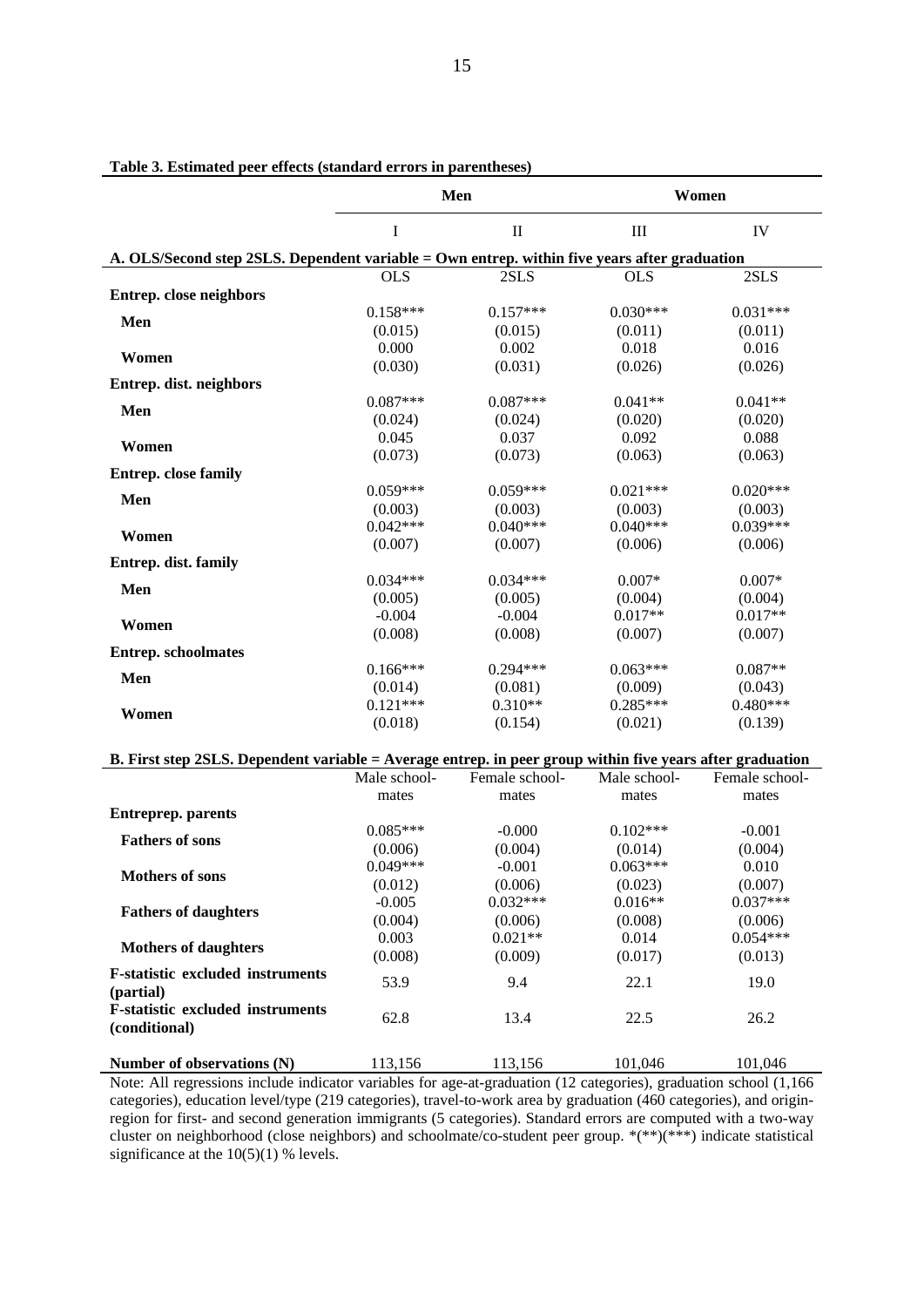Taken at face value, the second stage coefficients can be interpreted as the estimated change in early career entrepreneurship arising from a change in the respective peer groups' entrepreneurship rate from 0 to 1. Note, however, that the actual variation in the data – and thus the margin used for identification – varies enormously across the different peer groups. For the smallest peer groups (close family), the variation in the data actually goes from 0 to 1, whereas for the larger groups (distant neighbors) it typically goes from around 0.10 to 0.30 for the male peer groups and from around 0.03 to 0.10 for the female groups.

The second stage results suggest that men's entrepreneurship behavior is significantly affected by all the male peer groups. Female peer groups have considerably less influence on men, with statistically significant effects only for close family (mothers and sisters) and schoolmates. Women's entrepreneurship behavior is to a larger extent affected by both male and female peer groups. Yet, for schoolmates, own sex peers are much more important than those of opposite sex.

For both men and women, there is a tendency that same-sexed close neighbors are more important than distant neighbors, and that close family members are more important than distant family members. In order to interpret these comparisons, it is important to bear in mind the enormous size differences. Each group's estimated influence should be viewed in light of its size. $8$  For example, the finding that close neighbors tend to be more important that distant neighbors becomes much more evident when we take into account that there are (on average) seven times as many distant as there are close neighbors.

Viewed as a whole, our estimates suggest that peer effects are of considerable importance for early career entrepreneurship. We will now use the estimated 2SLS model to assess how much of the gender gap that can be attributed to differences in peer influences. We do this by computing the hypothetical entrepreneurship behavior under the assumption that male and female peer groups were characterized by exactly the same (average) entrepreneurship rates (equal to the average of the observed male and female peer group averages). For men, we then find that the incidence of entrepreneurship would have been 9.2 % instead of the observed 10.6 %. For women, it would have been 6.9 % instead of the observed 5.7. Hence, the gender gap in our outcome variable would have been 2.3 instead of 4.9 percentage points. Peer group

 $\begin{array}{c|c}\n\hline\n\text{1} & \text{2} & \text{3} \\
\hline\n\text{2} & \text{3} & \text{4}\n\end{array}$  $8$  See Markussen and Røed (2015) for a discussion of this in relation to peer effects in the use of social insurance.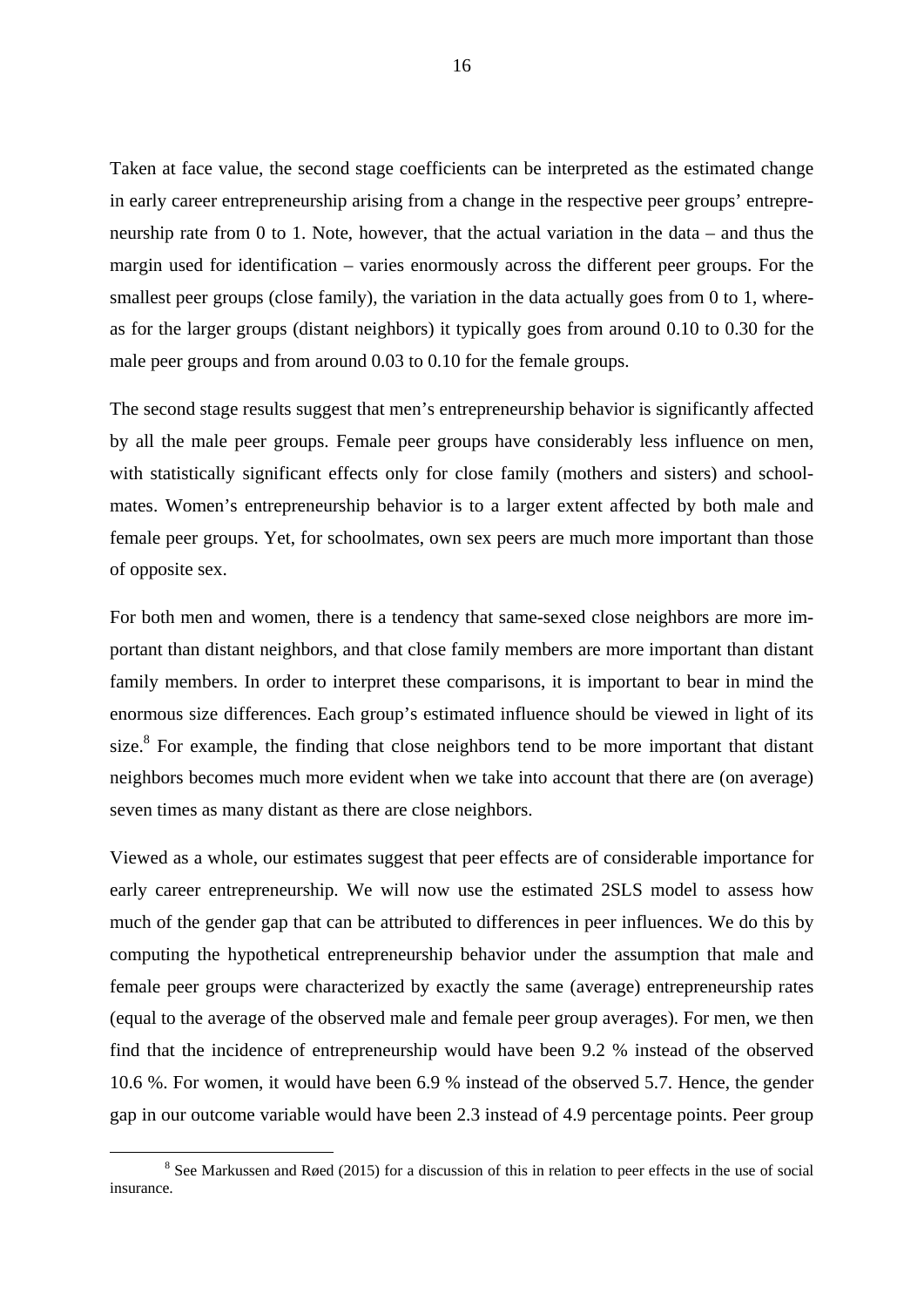composition is thus estimated to explain 2.6 percentage points (53 %) of the observed gender gap in early career entrepreneurship behavior. Following this logic, we can examine the contribution to the gender gap provided by each of the peer group types: neighbors, family, and schoolmates. We then find that the peer group composition among neighbors are most important (explains 30 % of the gender gap), followed by schoolmates (16 %) and family (7 %).

**Table 4. Estimated contributions to the gender gap in early career entrepreneurship by the differences between male and female peer groups** 

|                    | In percentage points<br>[90 % confidence interval] | In % of overall gender gap<br>[90 % confidence interval] |  |  |
|--------------------|----------------------------------------------------|----------------------------------------------------------|--|--|
| All peer groups    | $2.57$ [1.05, 4.01]                                | 53.0 % [21.2, 81.2]                                      |  |  |
| <b>Neighbors</b>   | $1.49$ [0.41, 2.52]                                | 30.0 % [8.3, 51.3]                                       |  |  |
| Family             | $0.36$ [0.25, 0.46]                                | $7.2\%$ [5.0, 9.5]                                       |  |  |
| <b>Schoolmates</b> | $0.73$ [-0.38, 1.77]                               | 15.8 % [-7.8, 35.7]                                      |  |  |
| .                  |                                                    |                                                          |  |  |

Note: The results in the table are based on a nonparametric bootstrap with 1000 re-samplings (with replacement) and re-estimations. The reported numbers are the mean, the  $5<sup>th</sup>$  percentile, and the  $95<sup>th</sup>$  percentile in the distributions of the respective statistics generated by these trials.

These numbers are estimated with large statistical uncertainty, however. To obtain confidence intervals on the explanatory power of peer group composition, we have performed a nonparametric (clustered) bootstrap exercise, based on 1,000 re-samplings (with replacement) and re-estimations. The results are presented in Table 4. They show that a 90 % confidence interval for the overall impact on the gender gap from peer group composition runs from around 1 to 4 percentage points (21 to 81 % of the gap). The statistical uncertainty is particularly large for the role of schoolmate peer groups.

### **5. Robustness and alternative outcomes**

In this section, we first assess the robustness of our findings with respect to extensions of the sets of control variables. We then estimate separate models for entrepreneurship activity in each of the 10 possible outcome years. In the latter exercise, the number of observations declines progressively as we extend the outcome period beyond five years after graduation.

One potential identification challenge comes from non-random sorting into educational programs. Some educational tracks are clearly more entrepreneur-oriented that others; and failure to control properly for education may imply that this variation is falsely interpreted as generated by schoolmate peer effects. In our baseline model, we have indeed controlled for education by means of 219 dummy variables, representing both the level, direction, and type of education, using a three digit code based on the international standard classification of education (ISCED). In a robustness analysis, we take this a step further by employing a five-digit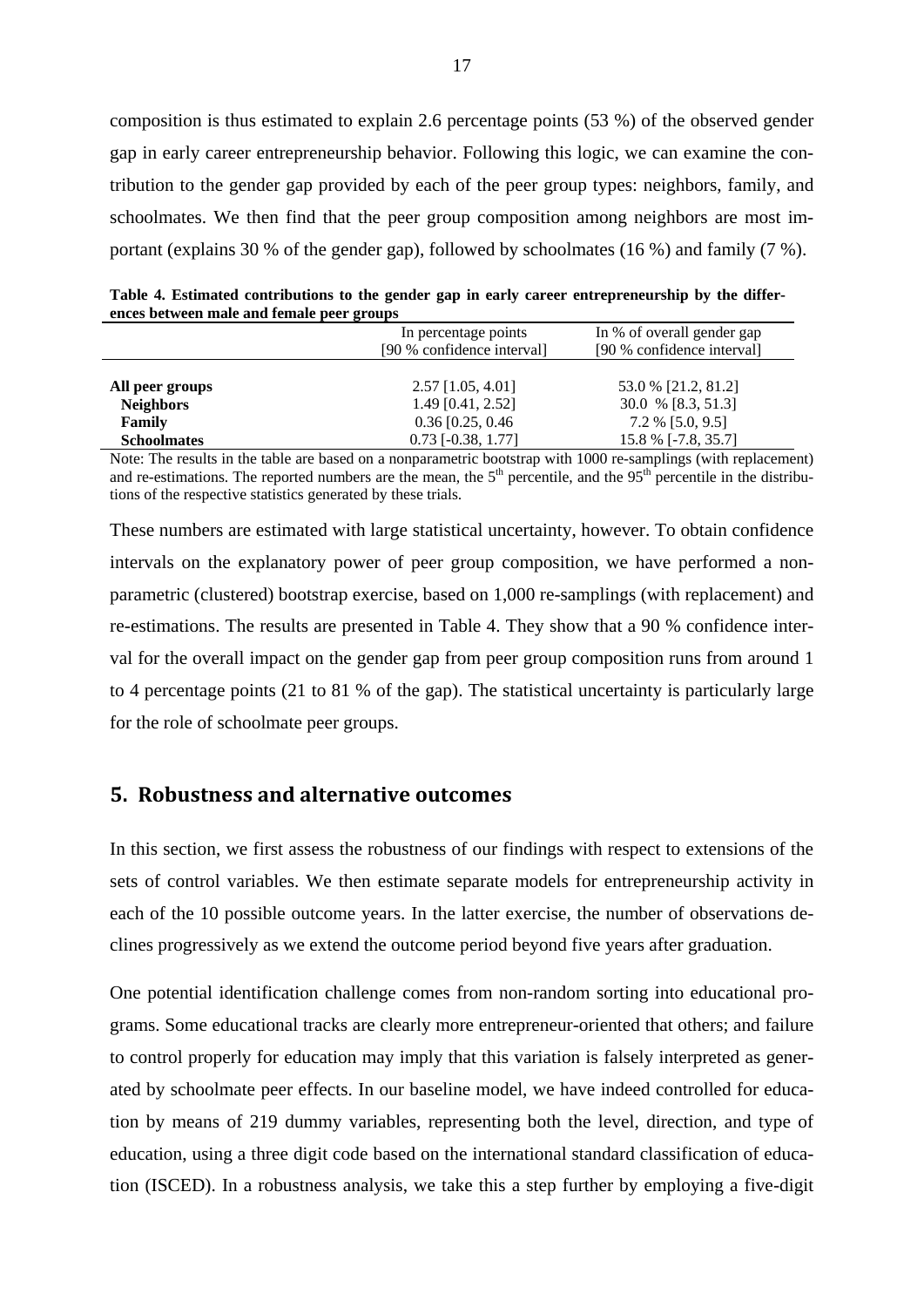code with 669 categories. The results of this exercise are presented in Table 5, columns I (men) and III (women). While most of the estimated peer effects remain more or less unchanged, the estimated effects of the schoolmate peer group becomes slightly smaller. Since many (70) of the five-digit education codes are associated with unique peer groups, this specification is likely to imply that genuine peer effects to some extent are capture by the education dummy variables.

Another potential identification challenge comes from local variations in industry composition, i.e., that typically entrepreneurial industries are more prevalent in some local areas than in others. Failure to account for this may imply that the spatial variation in entrepreneurial industries is falsely interpreted as neighborhood peer effects. To some extent, the use of education dummy variables also indirectly controls for industry composition, as many of the educations specialize for particular industries. Moreover, the use of TWA-by-year dummy variables controls non-parametrically for variations in industry composition at the commuting zone levels. Remaining variations in industry composition (within commuting zones) would also be more likely to be captured by distant than by close neighbors; hence, we interpret the larger effects arising from the (relatively few) close neighbors than from the (much larger number) of distant neighbors, as a confirmation of the peer effect interpretation. To nevertheless check this further, we also add into the model controls for the industry actually chosen by each individual. For this purpose, we use a two-digit code based on the Statistical Classification of Economic Activities in the European Community (NACE) with 88 different categories.<sup>9</sup> In this exercise, we also need to condition on at least one industry affiliation having been observed. In practice, this means that we can only use graduates for which either an employment relationship or an entrepreneurship activity has been observed during the first five years after graduation. This reduces the sample by 17-18 %. The results are presented in Table 5, columns II and IV. They are very similar to those obtained in the baseline analysis. If anything, the estimated neighborhood peer effects become a bit larger than in the baseline model.

 $\frac{1}{\sqrt{9}}$ <sup>9</sup> The acronym originates from the French translation: Nomenclature statistique des Activités économiques dans la Communauté Européenne.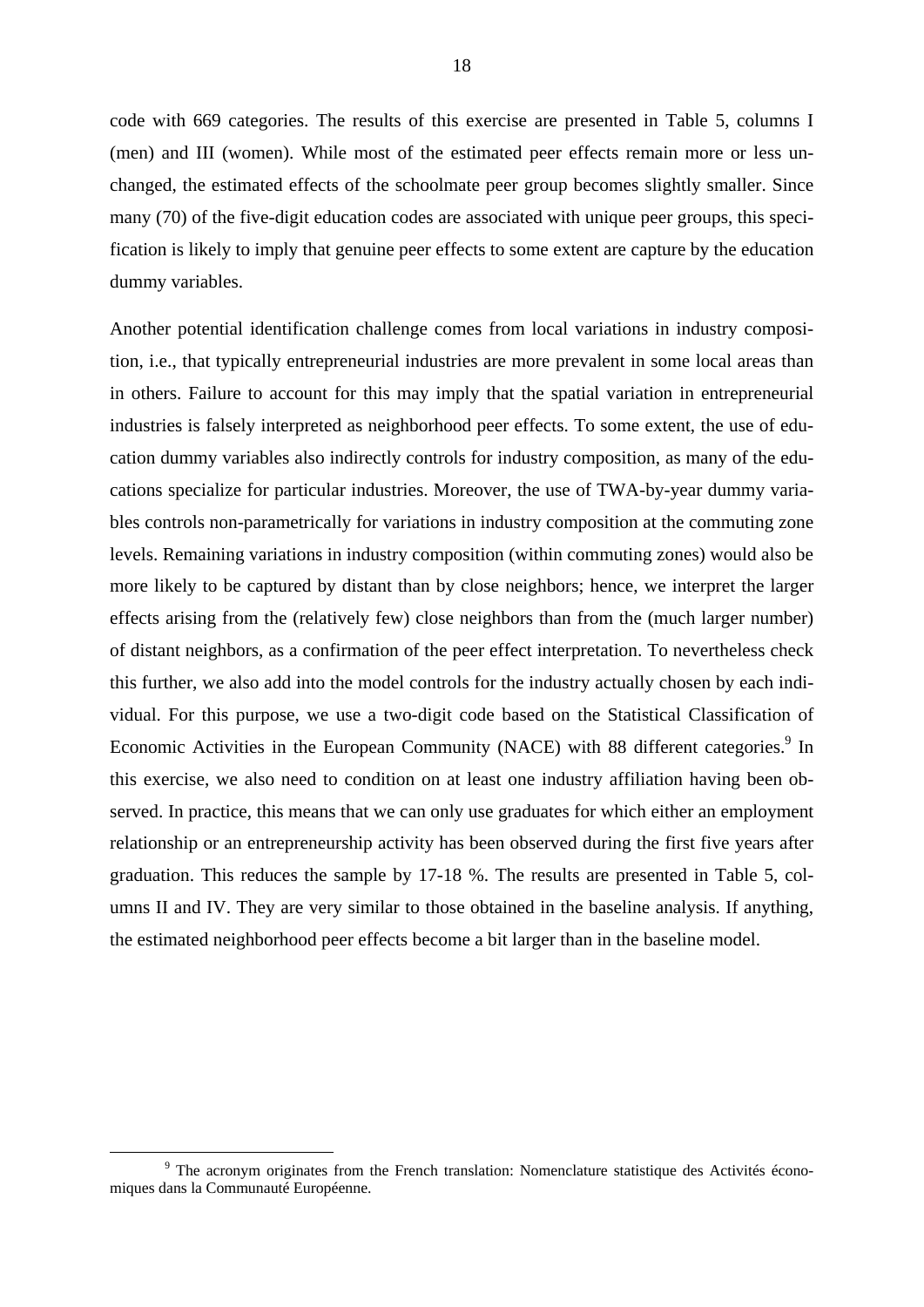|                             | Men                              |                            | Women                            |                            |
|-----------------------------|----------------------------------|----------------------------|----------------------------------|----------------------------|
|                             | $\mathbf I$                      | $\mathbf{I}$               | III                              | IV                         |
|                             | Extended educa-<br>tion controls | Added industry<br>controls | Extended educa-<br>tion controls | Added industry<br>controls |
| Entrep. close neighbors     |                                  |                            |                                  |                            |
|                             | $0.156***$                       | $0.174***$                 | $0.039***$                       | $0.043***$                 |
| Men                         | (0.015)                          | (0.017)                    | (0.010)                          | (0.012)                    |
|                             | 0.000                            | 0.011                      | 0.020                            | 0.036                      |
| Women                       | (0.031)                          | (0.035)                    | (0.024)                          | (0.028)                    |
| Entrep. dist. neighbors     |                                  |                            |                                  |                            |
|                             | $0.083***$                       | $0.098***$                 | 0.027                            | $0.037**$                  |
| Men                         | (0.024)                          | (0.027)                    | (0.017)                          | (0.019)                    |
|                             | 0.040                            | 0.075                      | $0.088*$                         | 0.117                      |
| Women                       | (0.072)                          | (0.081)                    | (0.053)                          | (0.061)                    |
| <b>Entrep.</b> close family |                                  |                            |                                  |                            |
|                             | $0.058***$                       | $0.061***$                 | $0.021***$                       | $0.021***$                 |
| Men                         | (0.003)                          | (0.004)                    | (0.003)                          | (0.003)                    |
|                             | $0.041***$                       | $0.042***$                 | $0.039***$                       | $0.042***$                 |
| Women                       | (0.007)                          | (0.007)                    | (0.006)                          | (0.006)                    |
| Entrep. dist. family        |                                  |                            |                                  |                            |
|                             | $0.034***$                       | $0.034***$                 | 0.007                            | $0.007*$                   |
| Men                         | (0.005)                          | (0.006)                    | (0.004)                          | (0.004)                    |
|                             | $-0.004$                         | $-0.007$                   | $0.017**$                        | $0.018**$                  |
| Women                       | (0.008)                          | (0.009)                    | (0.007)                          | (0.009)                    |
| <b>Entrep.</b> schoolmates  |                                  |                            |                                  |                            |
|                             | $0.228***$                       | $0.275***$                 | 0.059                            | $0.085*$                   |
| Men                         | (0.087)                          | (0.095)                    | (0.044)                          | (0.050)                    |
|                             | 0.239                            | $0.299**$                  | $0.340***$                       | $0.408***$                 |
| Women                       | (0.151)                          | (0.172)                    | (0.144)                          | (0.165)                    |
| Number of observations (N)  | 113,156                          | 94,224                     | 101,046                          | 83,194                     |

#### **Table 5. Robustness. Second stage 2SLS results (standard errors in parentheses) Dependent variable = Own entrep. within five years after graduation**

Note: All regressions include indicator variables for age-at-graduation (12 categories), graduation school (1,166 categories), travel-to-work area by graduation (460 categories), and origin-region for first- and second generation immigrants (5 categories). The model in columns I and III in addition includes 669 education level/type dummy variables. The models in columns II and IV contain 219 education dummy variables (as in the baseline model) and 88 industry dummy variables. The number of observations is reduced for these latter models, as we can only use observations for which an industry has been revealed through employment and/or entrepreneurship. Standard errors are computed with a two-way cluster on neighborhood (close neighbors) and schoolmate/co-student peer group.  $*(**)(***)$  indicate statistical significance at the 10(5)(1) % levels.

With respect to the fraction of the gender gap in early career entrepreneurship that can be explained by peer group composition, it is notable that the results presented in Table 5 entail almost exactly the same conclusion as the results from the baseline model in Table 3. Using the model in columns I and III (with five-digit education controls) to estimate the hypothetical entrepreneurship rates under the counterfactual assumption of equal entrepreneurship rates in male and female peer groups, our point estimates indicate that 50 % of the gap in early career entrepreneurship is explained by peer group composition. Using the model in columns II and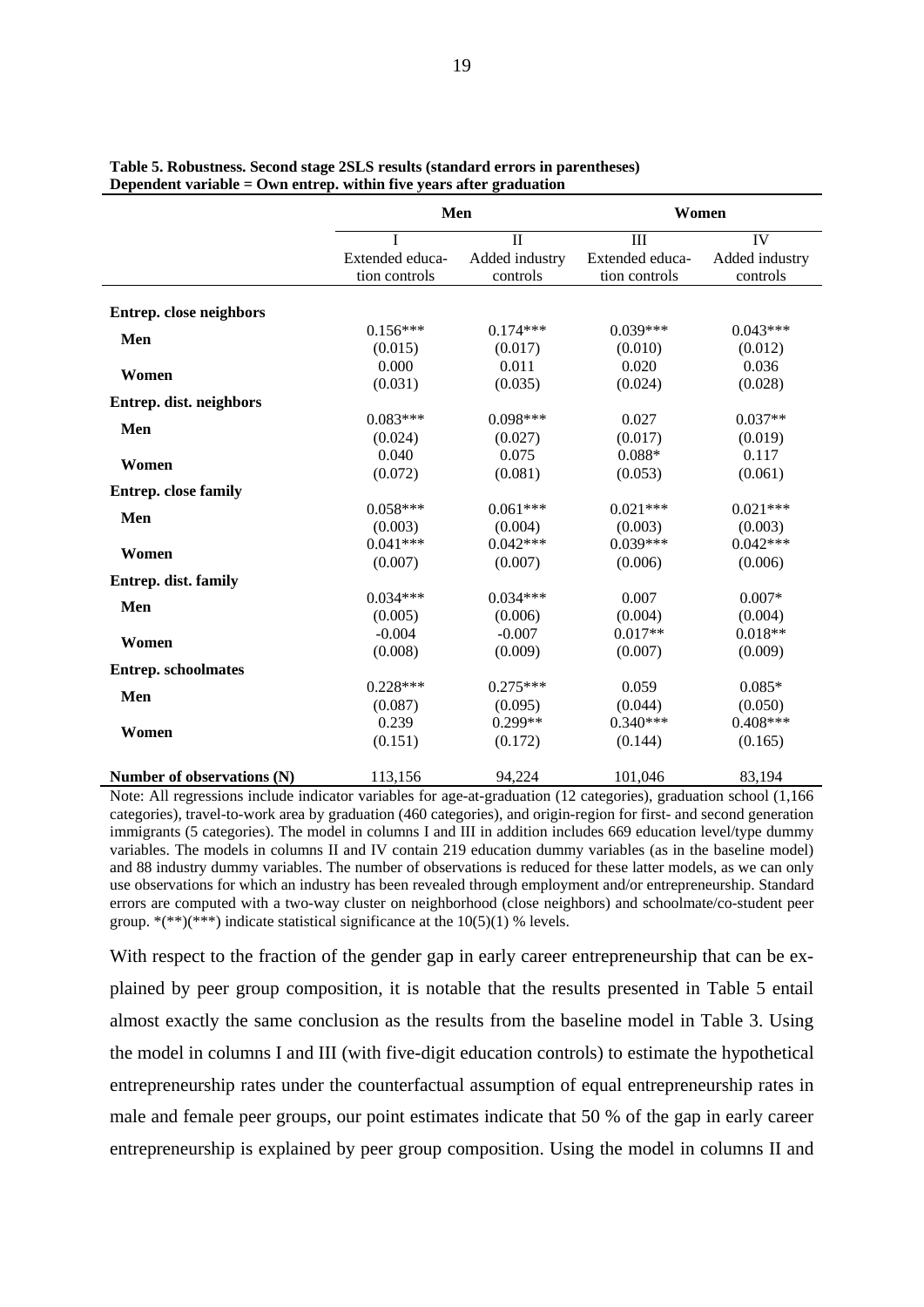IV (conditional on employment or entrepreneurship), we estimate that 44 % of the gender gap is explained by peer group composition.

So far, our analysis has focused entirely on the summary outcome of "some entrepreneurship within five years after graduation", which is observed for all the graduates in our dataset. We now use our baseline model to examine peer effects on a wide range of entrepreneurship outcomes, ranging from entrepreneurship in the first year after graduation and up to the  $10<sup>th</sup>$  year after graduation. Each outcome is defined such that it takes the value one if entrepreneurship occurred in the year in question, and zero otherwise. Given the large number of estimates involved in this exercise, we present the results graphically; see Figures 5 (men) and 6 (women). As the number of observations declines when we exceed five years after graduation (since we lose one graduation cohort for each year we extend the outcome period), the statistical uncertainty also becomes larger.

The main point to note from the results in Figures 5 and 6 is that the overall pattern of estimated peer effects is the same regardless of when we record entrepreneurship outcomes. There is a tendency for the estimated peer effects to grow a bit as we move away from the graduation year (in line with the magnitude of the average outcome; confer Figure 3, panel (b)).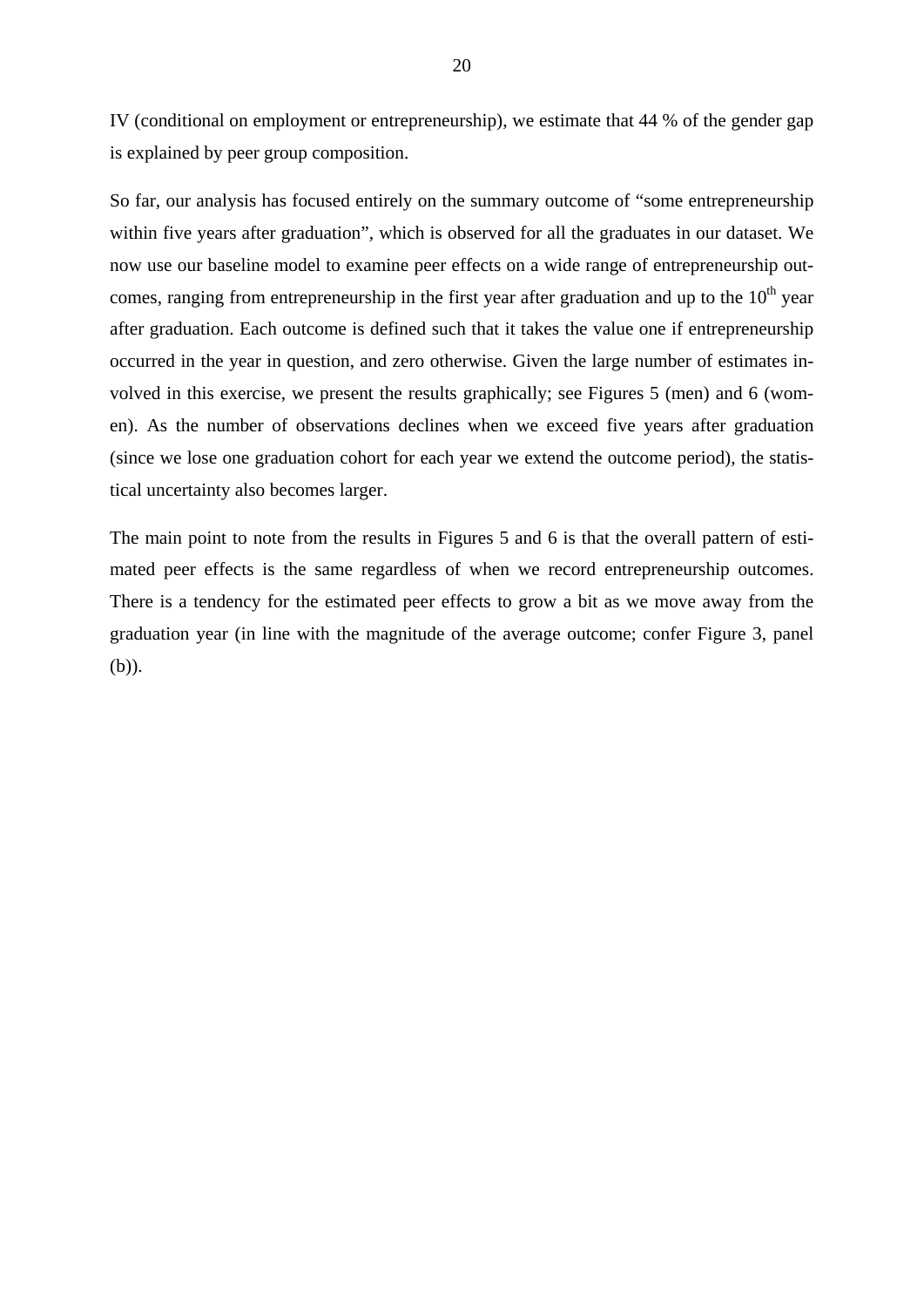

Figure 5. Estimated peer effects for men by years since graduation (with 95 % confidence intervals).

Note: For each year, the outcome is equal to one if some entrepreneurship activity occurred that year, otherwise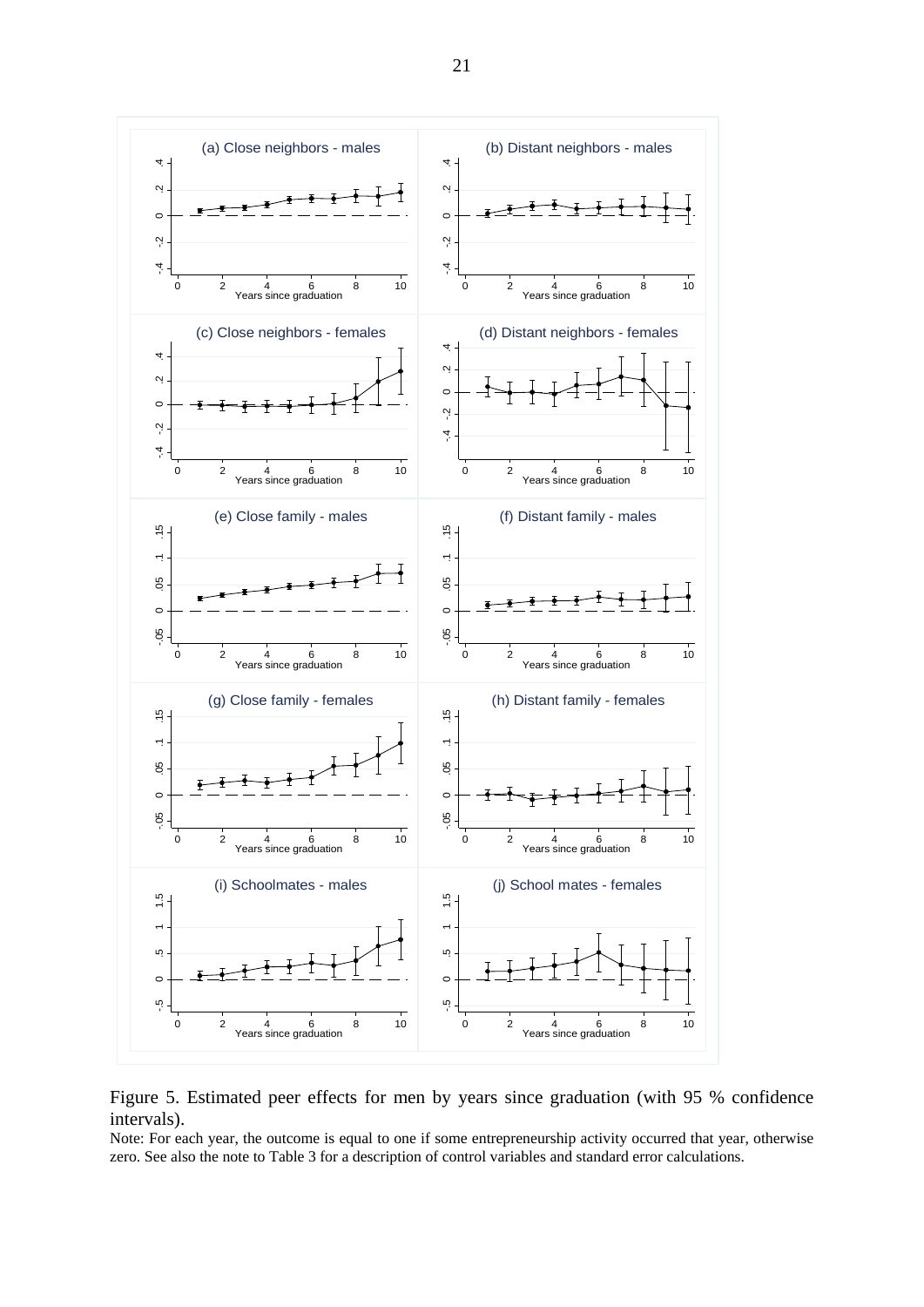![](_page_22_Figure_0.jpeg)

Figure 6. Estimated peer effects for women by years since graduation (with 95 % confidence intervals).

Note: For each year, the outcome is equal to one if some entrepreneurship activity occurred that year, otherwise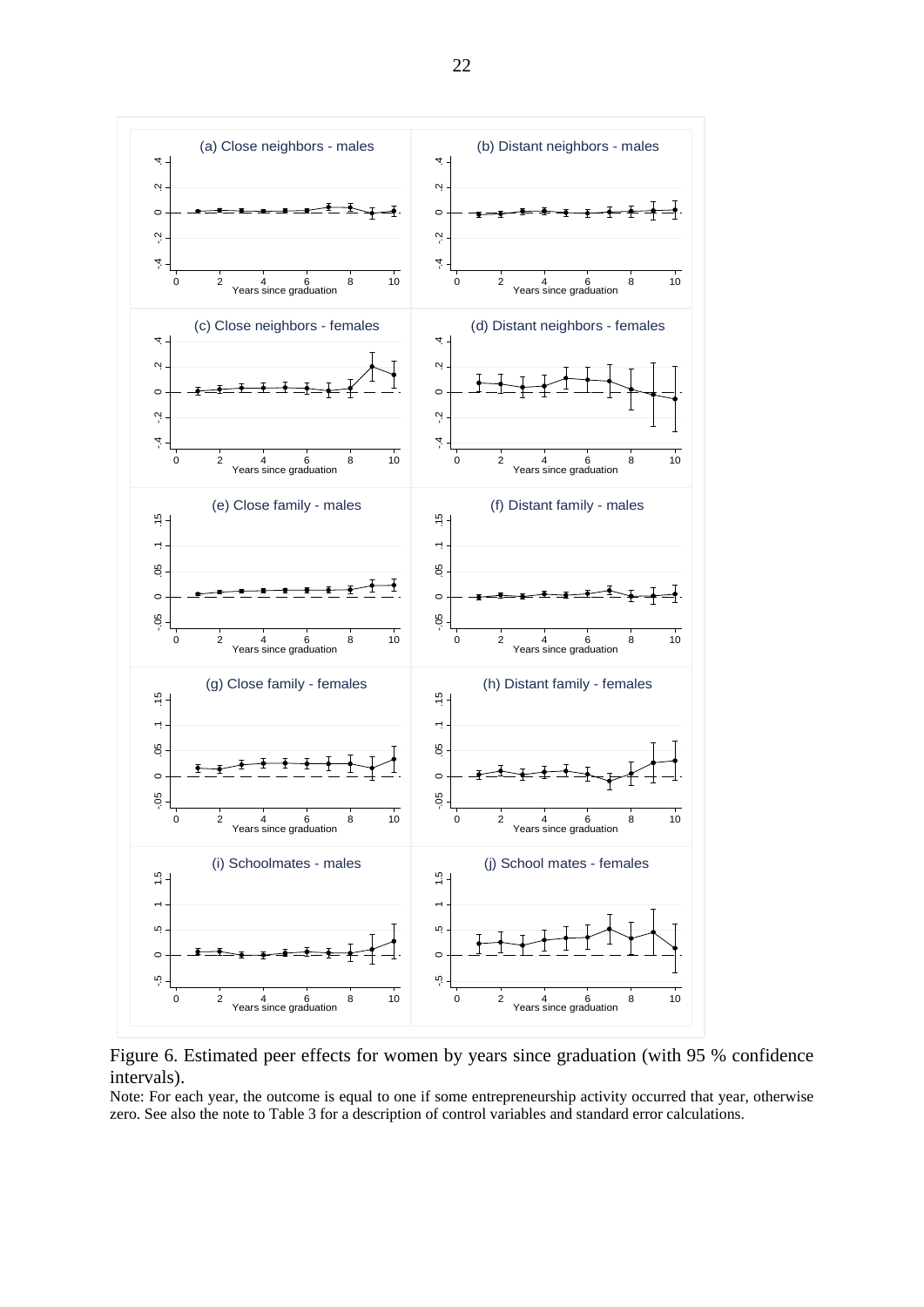### **6. Conclusion**

The starting point of this paper was that large gender gaps tend to prevail in entrepreneurship rates, despite increased gender equality in labor market participation patterns more generally. Attempts to explain the gender gap by means of observed individual characteristics, such as education, occupation, or industry, have indicated that a considerable gender gap remains unaccounted for. In this paper, we have examined the empirical relevance of an additional explanation, namely that the gender gap is preserved through the influences of gender-specific networks and peer effects.

Based on administrative registers from Norway, we have indeed found that early career entrepreneurship is strongly affected by existing entrepreneurship activities among family members, neighbors, and schoolmates. We have also found that these influences are heavily gendered, in the sense that men are more influenced by other men and women are more influenced by other women. Since existing entrepreneurship rates are much higher for men than for women, this mechanism represents an important source of gender gap persistence. Females are underrepresented in entrepreneurship today partly because they were underrepresented in the past. Assuming (counterfactually) that male and female peer-groups and (older) family members had exactly the same entrepreneurship rates (equal to the average of the two observed gender-specific rates), our model predicts that the gender gap in early career entrepreneurship would have been cut by 53 % (with a 90 % confidence interval ranging from 21 to 81 %).

Although we will argue that the analysis in this paper convincingly establishes the existence of gendered peer influences, a potential limitation is that we cannot disentangle endogenous social interactions from contextual peer effects (Manski, 1993). While the former (endogenous interactions) represents a situation where some individuals are influenced by other individuals' actual entrepreneurship behavior, the latter (contextual effects) represents a situation where individuals are influenced directly by the characteristics that caused these other persons' behavior in the first place. This distinction may be important from a policy perspective, since endogenous interactions imply the existence of direct knock-on effects in entrepreneurship propensity, in the sense that if, for example, it is possible to encourage at least some extra women to become entrepreneurs through some policy tool, this will subsequently trigger additional female entrepreneurship via the endogenous social interaction effect. In practice, the distinction between these two mechanisms is blurred, as a person's own entrepreneurship ex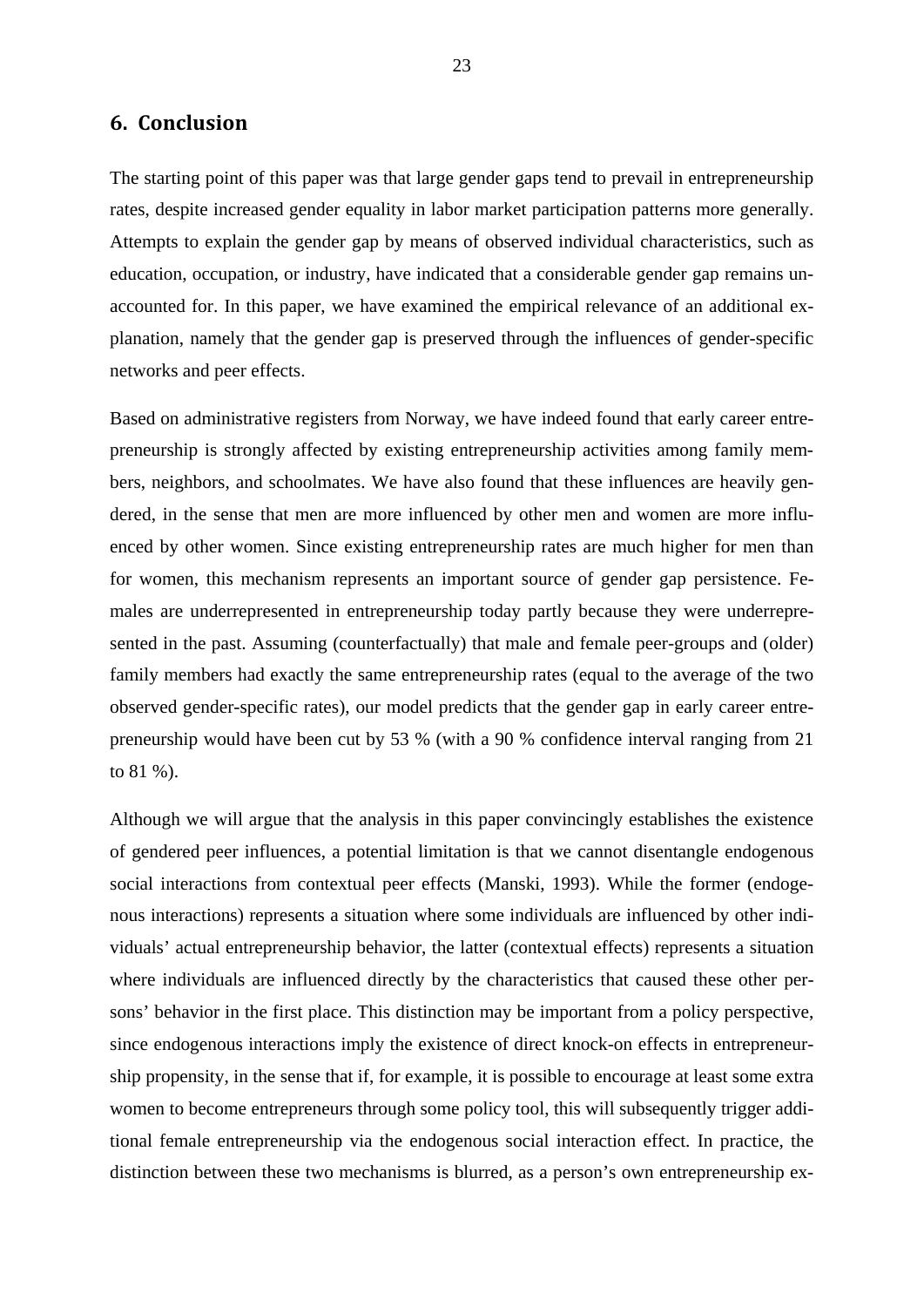periences most likely feed into own preferences and attitudes, which again become the source of additional contextual peer effects. Hence, we interpret the evidence in this paper as suggestive of a considerable social multiplier: Raising the number of female entrepreneurs "now" will make entrepreneurship more tempting and/or more feasible for other women in the future. It should also be noted that the peer groups identified in this paper are imperfect proxies for actual social networks. Hence, our assessment of the overall explanatory power of peer effects in explaining the gender gap is likely to underestimate their true influence.

### **References**

- Alsos, G. A. og Ljunggren, E. (2006) Kjønn og entreprenørskap. I Spilling, O. R. (red.) *Entreprenørskap på norsk*, kapittel 10. Fagbokforlaget. Bergen.
- Andersson, M. and Larsson, J. P. (2016) Local Entrepreneurship Clusters in Cities. *Journal of Economic Geography,* Vol. 16, No. 1, 39-66.
- Angrist, J. (2013) *The perils of peer effects*. NBER Working Paper No. 19774
- Bauernschuster, S., Falck, O. and Heblich, S. (2010), Social Capital Access and Entrepreneurship. *Journal of Economic Behavior & Organization*, Vol. 76, 821-833.
- Berglann, H., Golombek, R. and Røed, K. (2013) Entreprenørskap i Norge Mest for Menn? *Søkelys på arbeidslivet*, Vol. 30, No. 1-2, 3-21.
- Berglann, H., Moen, E., Røed, K. and Skogstrøm, J. F. (2011) Entrepreneurship: Origins and Returns. *Labour Economics*, Vol. 18, 180-193.
- Bhuller, M.S. (2009) Inndeling av Norge i arbeidsmarkedsregioner, Notater 2009/24, Statistics Norway.
- Bönte, W. and Piegeler, M. (2013) Gender Gap in Nascent Entrepreneurship: Driven by Competitiveness. *Small Business Economics,* Vol. 41, 961-987.
- Borghans, L., Golsteyn, B. H. H. , Heckman, J. J. og Meijers, H. (2009) Gender Differences in Risk Aversion and Ambiguity Aversion. *Journal of the European Economic Association*, Vol. 7 (2–3), 649–658.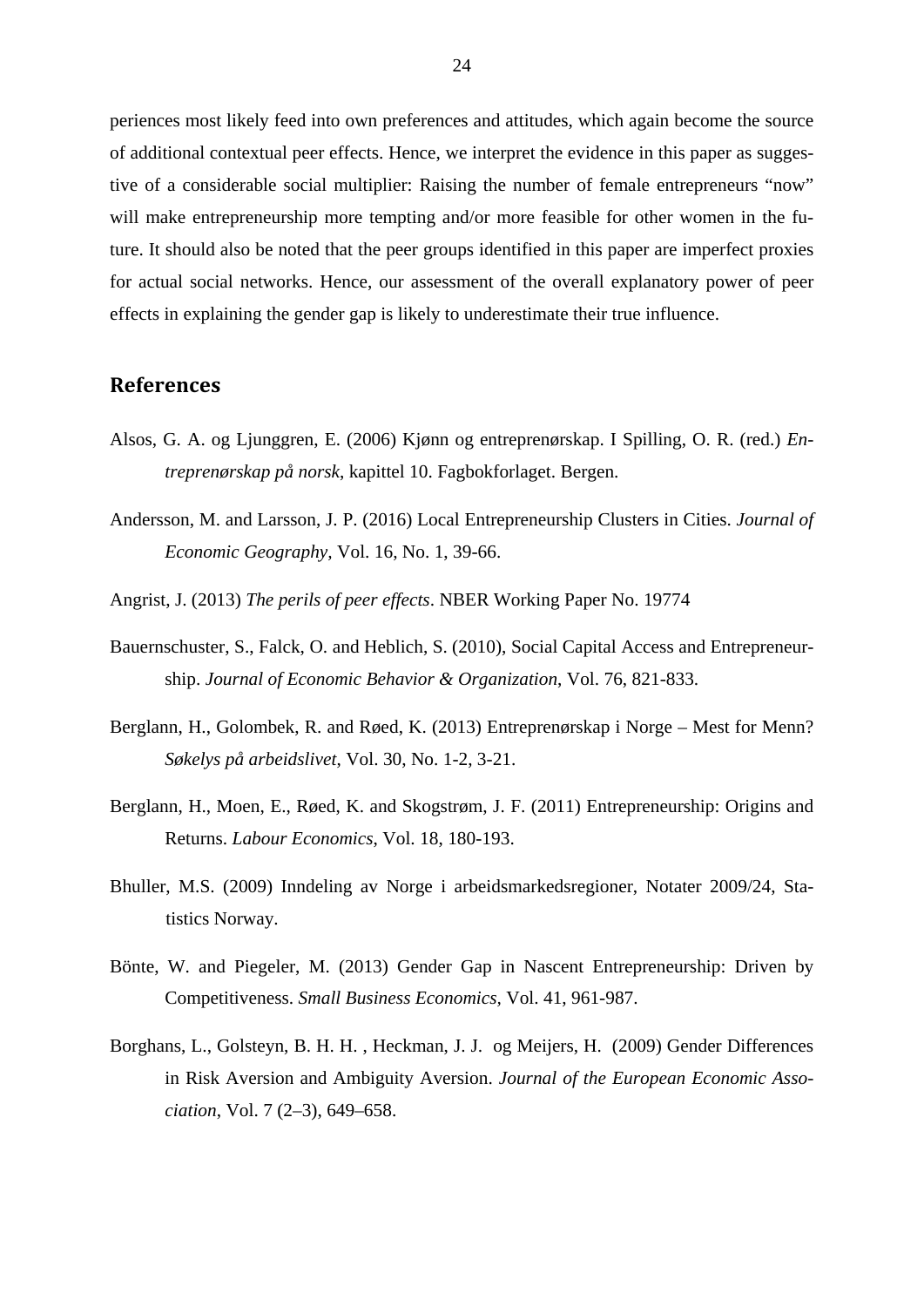- Bosma, N., Hessels, J., Schutjens, V., Van Praag, M. and Verheul, I. (2012) Entrepreneurship and Role Models. *Journal of Economic Psychology*, Vol. 33, 410-424.
- Byrnes, J. P., Miller, D. C. and Schafer, W. D. (1999) Gender Differences in Risk Taking: A Meta-analysis. *Psych Bull*, Vol. 125, 367–383.
- Croson, R. og Gneezy, U. (2009) Gender Differences in Preferences. *Journal of Economic Literature*, Vol. 47 (2), 1–27.
- Fritsch, M. and Wyrwich, M. (2014) The Long Persistence of Regional Levels of Entrepreneurship – Germany, 1925-2005. *Regional Studies*, Vol. 48, No. 6, 955-973.
- Giannetti, M. and Simonov, A. (2009) Social Interactions and Entrepreneurial Activity. *Journal of Economics and Management Strategy,* Vol. 18, No. 3, 665-709.
- Gneezy, U., Niederle, M. and Rustichini, A. (2003) Performance in Competitive Environments: Gender Differences. *Quarterly Journal of Economics*, Vol. 118 (3), 1049– 1074.
- Guiso, L., Pistaferri, L, and Schivardi, F. (2015) Learning Entrepreneurship from Other Entrepreneurs? NBER Working Paper Series 21775.
- Jianakoplos, N. A. and Bernasek, A. (1998) Are Women More Risk Averse? *Economic Inquiry*, Vol. 36 (4), 620–630.
- Kelley, D. J., C. G. Brush, P. G. Greene og Y. Litovsky (2012) Global Entrepreneurship Monitor – 2012 Women's Report.
- Lindquist, M. J., Sol, J. and Van Praag, M. (2015) Why Do Entrepreneurial Parents Have Entrepreneurial Children? *Journal of Labor Economics,* Vol. 33, No. 2, 269-296.
- Manski, C. F. (1993) Identification of Endogenous Social Effects: The Reflection Problem. *The Review of Economic Studies*, Vol. 60 (3), 531-42.
- Markussen, S. and Røed, K. (2015) Social Insurance Networks, *Journal of Human Resources*, Vol. 50, No. 4, 1081-1113.
- Nada, R. and Sørensen, J. B. (2008) *Workplace Peers and Entrepreneurship*. Working Paper No. 08-051. Harvard Business School.